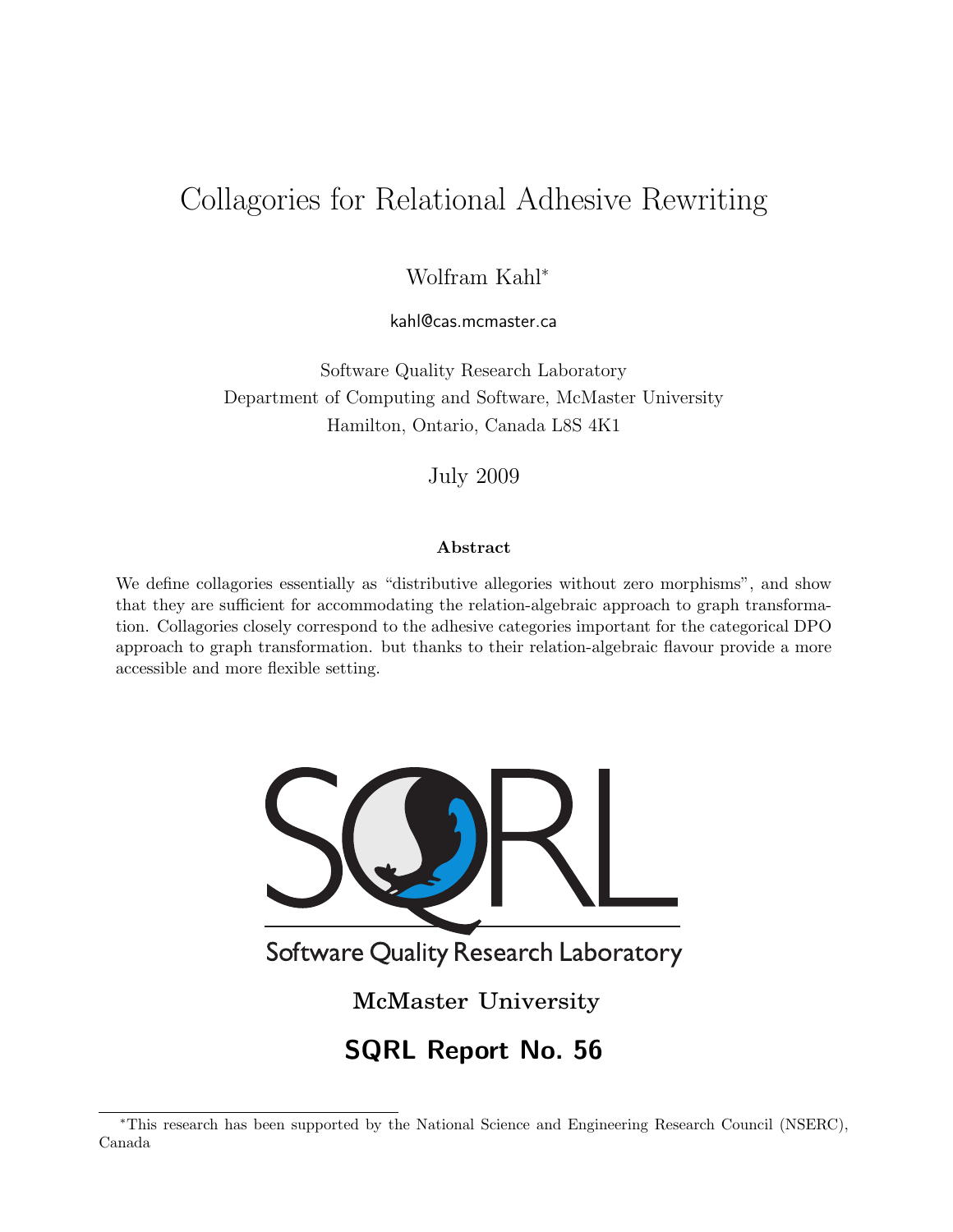# Contents

|   | 1 Introduction                                         | 3        |
|---|--------------------------------------------------------|----------|
|   | 2 Categories, Allegories                               | 3        |
|   | 3 Collagories                                          | $\bf{5}$ |
|   | 4 Tabulations and Co-tabulations                       | 6        |
|   | 5 Maps in Collagories form Adhesive Categories         | 11       |
|   | 6 Collagories of Semi-Unary Algebras and Bisimulations | 14       |
|   | 7 Reducts Along Signature Homomorphisms                | 20       |
| 8 | Reduct-Restricted $\Sigma$ -Algebra Categories         | 21       |
|   | 9 Conclusion                                           | 23       |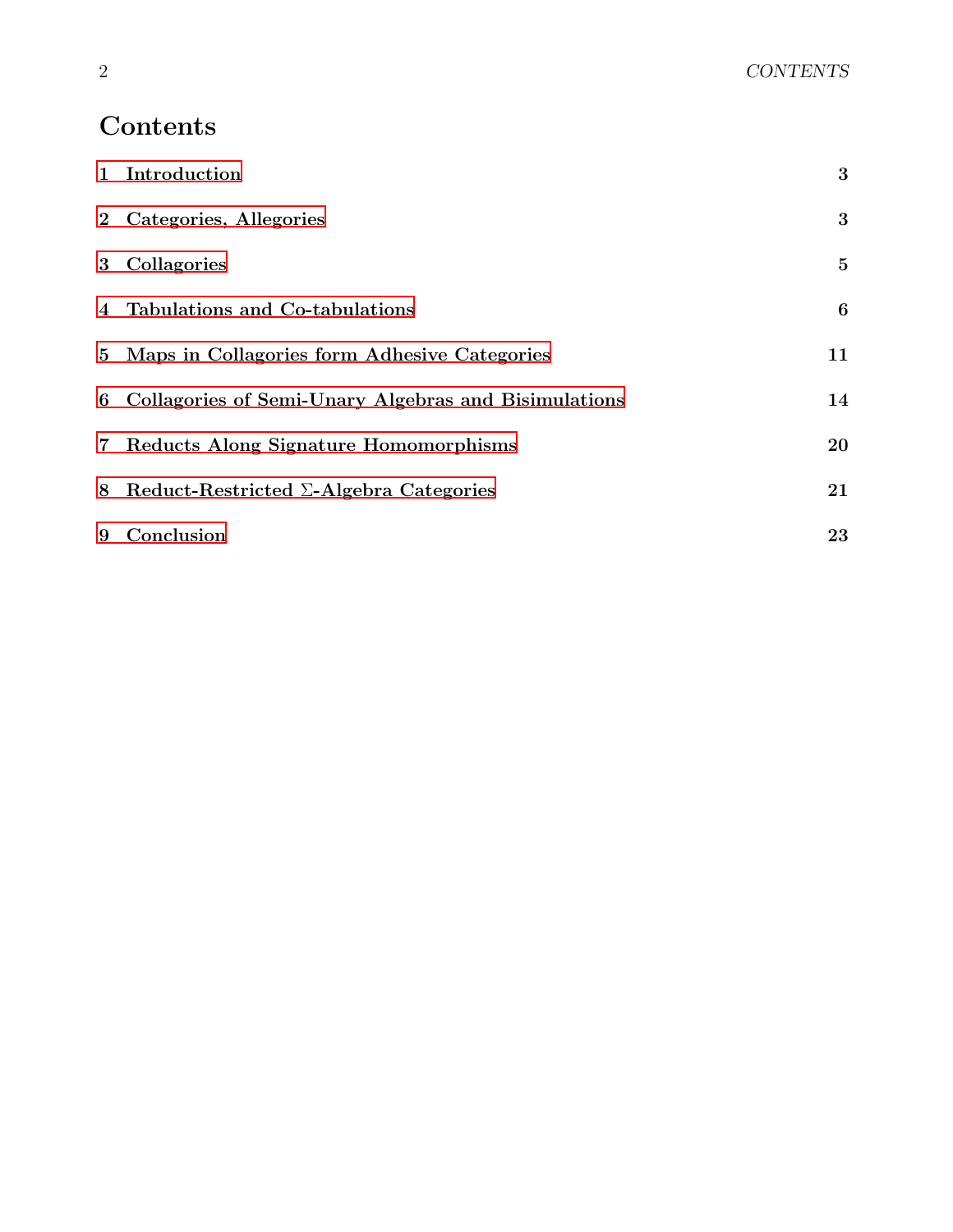# <span id="page-2-0"></span>1 Introduction

One of the hallmarks of the relation-algebraic approach to graph transformation [\[Kaw90,](#page-23-0) [Kah01,](#page-23-1) [Kah04\]](#page-23-2) is that it allows an abstract characterisation of the gluing condition for the double pushout approach. Nevertheless, the categorical approach to graph transformation has continued to use the node-and-edge-based formulation of the gluing condition even in the handbook chapter [\[CMR](#page-23-3)<sup>+</sup>97]. Recently, the literature of the categorical approach, starting essentially with  $[EPPH06]$  has adopted the "adhesive categories" of Lack and Sobocintski  $[LS04]$ , where however the details of the gluing condition are completely sidestepped.

Although the toposes of graph structures that give rise to the relational categories used in the relational approach are examples of adhesive categories, the latter also include, for example, categories of pointed set, which do not give rise to distributive allegories due to the failure of the zero law.

In this paper we show that dropping the zero law still produces a relational formalism that can accommodate the necessary tools for graph transformation, and furthermore relates nicely with adhesive categories.

We first re-develop, in sections [2](#page-2-1)[–4,](#page-5-0) the fundamentals of the relation-algebraic approach to graph transformation using our new *bi-tabular collagories*, and show in Sect. [5](#page-10-0) that these provide adhesive categories. Sections [6–](#page-13-0)[8](#page-20-0) are then devoted to constructing concrete bi-tabular collagories of algebras.

A shorter version of this work appears as [\[Kah09\]](#page-23-6).

#### <span id="page-2-1"></span>2 Categories, Allegories

This section only serves to fix notation and terminology for standard concepts, see [\[FS90,](#page-23-7) [SS93,](#page-23-8) [Kah04\]](#page-23-2). Like Freyd and Scedrov and a slowly increasing number of categorists, we use denote composition in "diagram order" not only in relation-algebraic contexts, where this is customary, but also in the context of categories. We will always use the infix operator ";" to make composition explicit:  $R : S = A \xrightarrow{R} \mathcal{B} \xrightarrow{S} \mathcal{C}$ .

**Definition 2.1** A *category* **C** is a tuple  $(\text{Obj}_{\text{C}}, \text{Mor}_{\text{C}}, \text{src}, \text{trg}, \mathbb{I}, \cdot)$  where

- Obj<sub>C</sub> is a collection of *objects*.
- Mor $_{\rm C}$  is a collection of *arrows* or *morphisms*.
- src (resp. trg) maps each morphism to its source (resp. target) object. Instead of  $\operatorname{src}(f) = A \wedge \operatorname{trg}(f) = B$  we write  $f : A \to B$ . The collection of all morphisms f with  $f : A \to B$  is denoted as  $\mathsf{Mor}_{\mathbb{C}}[A, B]$  and also called a homset.
- ";" is the binary *composition* operator, and composition of two morphisms  $f : A \rightarrow B$  and  $g: \mathcal{B}' \to \mathcal{C}$  is defined iff  $\mathcal{B} = \mathcal{B}'$ , and then  $(f : g): \mathcal{A} \to \mathcal{C}$ ; composition is associative.
- I associates with every object  $A$  a morphism  $\mathbb{I}_A$  which is both a right and left unit for composition. $\Box$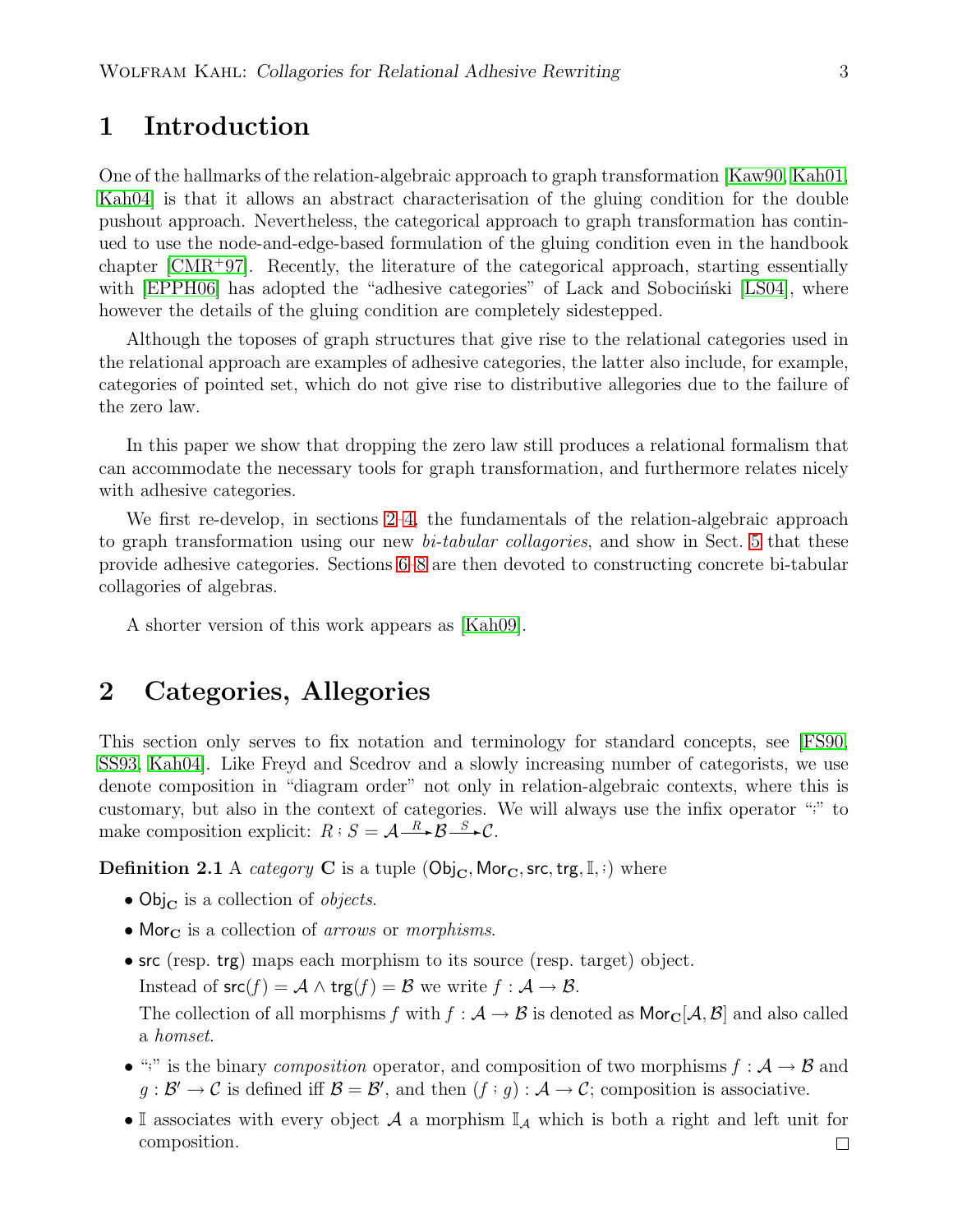$\Box$ 

 $\Box$ 

#### **Definition 2.2** An *ordered category* is a category  $C$  such that

- for each two objects A and B, the relation  $\subseteq_{\mathcal{A},\mathcal{B}}$  is a partial order on Mor $_{\mathbb{C}}[\mathcal{A},\mathcal{B}]$  (the indices will usually be omitted), and
- composition is monotonic with respect to  $\subseteq$  in both arguments.  $\Box$

#### **Definition 2.3** An *upper-semilattice category* is an ordered category where

- each homset is a distributive lattice with binary join ⊔,
- composition distributes over binary joins from both sides.

For homsets that have least or greatest elements, we introduce corresponding notation:

**Definition 2.4** In an ordered category, for each two objects  $A$  and  $B$  we introduce the following notions:

- If the homset Mor<sub>C</sub>[ $\mathcal{A}, \mathcal{B}$ ] contains a greatest element, this is denoted  $\mathbb{T}_{\mathcal{A},\mathcal{B}}$ .
- If the homset Mor<sub>C</sub>[ $\mathcal{A}, \mathcal{B}$ ] contains a least element, this is denoted  $\mathcal{L}_{\mathcal{A},\mathcal{B}}$ .  $\Box$

For these extremal morphisms and for identities we frequently omit indices where these can be induced from the context.

**Definition 2.5** An *allegory* is an ordered category such that

- each morphism  $R : \mathcal{A} \to \mathcal{B}$  has a converse  $R^{\sim} : \mathcal{B} \to \mathcal{A}$ ,
- the *involution equations* hold for all  $R : A \rightarrow B$  and  $S : B \rightarrow C$ :

$$
(R^{\sim})^{\sim} = R \qquad \qquad \mathbb{I}_{\mathcal{A}}^{\sim} = \mathbb{I}_{\mathcal{A}} \qquad \qquad (R: S)^{\sim} = S^{\sim} \colon R^{\sim}
$$

- conversion is monotonic with respect to  $\sqsubseteq$ .
- each homset is a lower semilattice with binary meet ⊓.

• for all 
$$
Q : A \rightarrow B
$$
,  $R : B \rightarrow C$ , and  $S : A \rightarrow C$ , the *modal rule* holds:

$$
Q: R \sqcap S \sqsubseteq (Q \sqcap S : R^*) : R .
$$

Many standard properties of relations can be characterised in the context of allegories:

**Definition 2.6** A morphism  $R : A \rightarrow B$  in an allegory is called:

- univalent iff  $R^{\sim}$ ;  $R \sqsubseteq \mathbb{I}_{\mathcal{B}}$ ,
- total iff  $\mathbb{I}_A \sqsubseteq R : R^*$ ,
- injective iff  $R: R^{\sim} \sqsubseteq \mathbb{I}_{\mathcal{A}}$ ,
- surjective iff  $\mathbb{I}_{\mathcal{B}} \subseteq R^{\sim}$ ; R,
- a *mapping* iff it is univalent and total,
- *bijective* iff it is injective and surjective,
- difunctional iff  $R : R^{\sim} : R \sqsubseteq R$ . (See [\[SS93,](#page-23-8) 4.4] for more about difunctionality).  $\Box$

For an allegory  $\bf{A}$ , we write  $\sf{Map}\bf{A}$  for the sub-category of  $\bf{A}$  that contains only the mappings as arrows.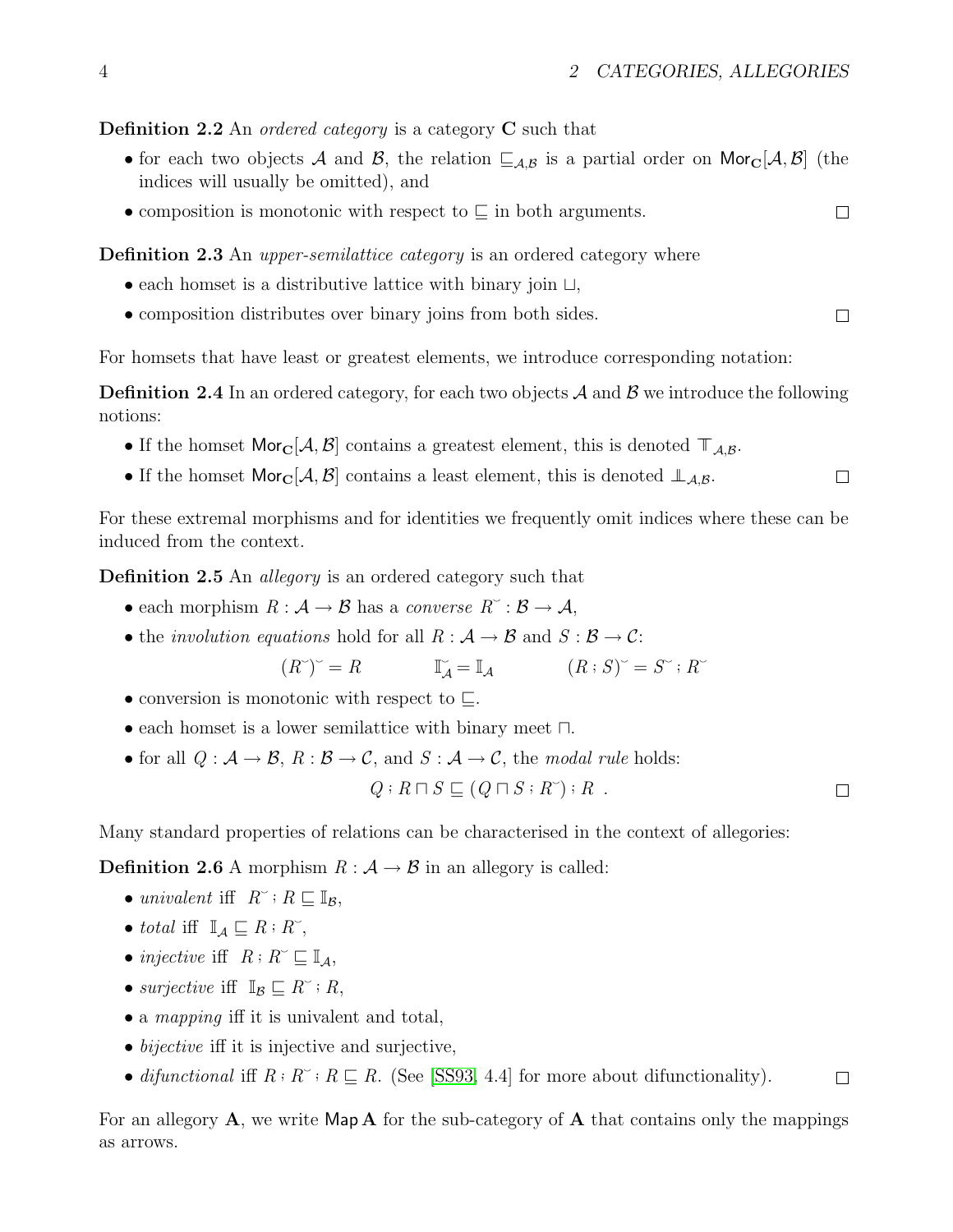**Definition 2.7** For a morphism  $R : A \rightarrow B$  in an allegory, we define its *difunctional closure*  $R^{\mathbb{R}}: \mathcal{A} \to \mathcal{B}$  as the least difunctional morphism containing R (if this exists), and we further define  $R^{\mathscr{F}}: \mathcal{A} \to \mathcal{A}$  and  $R^{\mathscr{F}}: \mathcal{B} \to \mathcal{B}$  as:

$$
R^{\mathbb{B}} := \mathbb{I} \sqcup R^{\mathbb{B}} : (R^{\mathbb{B}})^{\check{}} \quad \text{and} \quad R^{\mathbb{B}} := \mathbb{I} \sqcup (R^{\mathbb{B}})^{\check{}} : R^{\mathbb{B}} .
$$

For endomorphisms, there are a few additional properties of interest:

**Definition 2.8** A morphism  $R : A \rightarrow A$  in an allegory is called:

- reflexive iff  $\mathbb{I} \subseteq R$ ,
- transitive iff  $R: R \sqsubseteq R$ ,
- co-reflexive or a sub-identity iff  $R \sqsubseteq \mathbb{I}_A$ ,
- symmetric iff  $R \subseteq R$ ,
- an *equivalence* if it is symmetric, reflexive and transitive.

**Definition 2.9** [\[FS90,](#page-23-7) 2.15] An object U in an allegory is a partial unit if  $\mathbb{I}_U = \mathbb{T}_{U,U}$ . The object U is a *unit* if, further, every object is the source of a total morphism targeted at U. An allegory is said to be unitary if it has a unit.  $\Box$ 

We use the symbol "1" for an arbitrary but fixed unit object.

#### <span id="page-4-0"></span>3 Collagories

 $\kappa \acute{o} \lambda \lambda \alpha$ : glue

In Freyd and Scedrov's treatment, although allegories do not require zero-ary meets, distributive allegories do require zero-ary joins (least elements) together with distributivity of composition over them, that is, the zero law  $\perp$  :  $R = \perp$ . We define an intermediate concept that does not assume anything about zero-ary joins:

**Definition 3.1** A *collagory* is an allegory that is also an upper-semilattice category.  $\Box$ 

For Kleene star, we use Kozen's axioms [\[Koz94\]](#page-23-9):

**Definition 3.2** A *Kleene collagory* is a collagory where, on homsets of endomorphisms, there is an additional unary operation  $\chi^*$  which satisfies the following axioms for all  $R : A \to A$ ,  $Q : \mathcal{B} \to \mathcal{A}$ , and  $S : \mathcal{A} \to \mathcal{C}$ :

|  |  |                                                                                        |  | $R^*$ = $\mathbb{I}_A \sqcup R \sqcup R^*$ ; $R^*$ recursive star definition |  |
|--|--|----------------------------------------------------------------------------------------|--|------------------------------------------------------------------------------|--|
|  |  | $Q: R \subseteq Q \Rightarrow Q: R^* \subseteq Q$                                      |  | right induction                                                              |  |
|  |  | $R: S \quad \sqsubset \quad S \quad \Rightarrow \quad R^* : S \quad \sqsubset \quad S$ |  | left induction                                                               |  |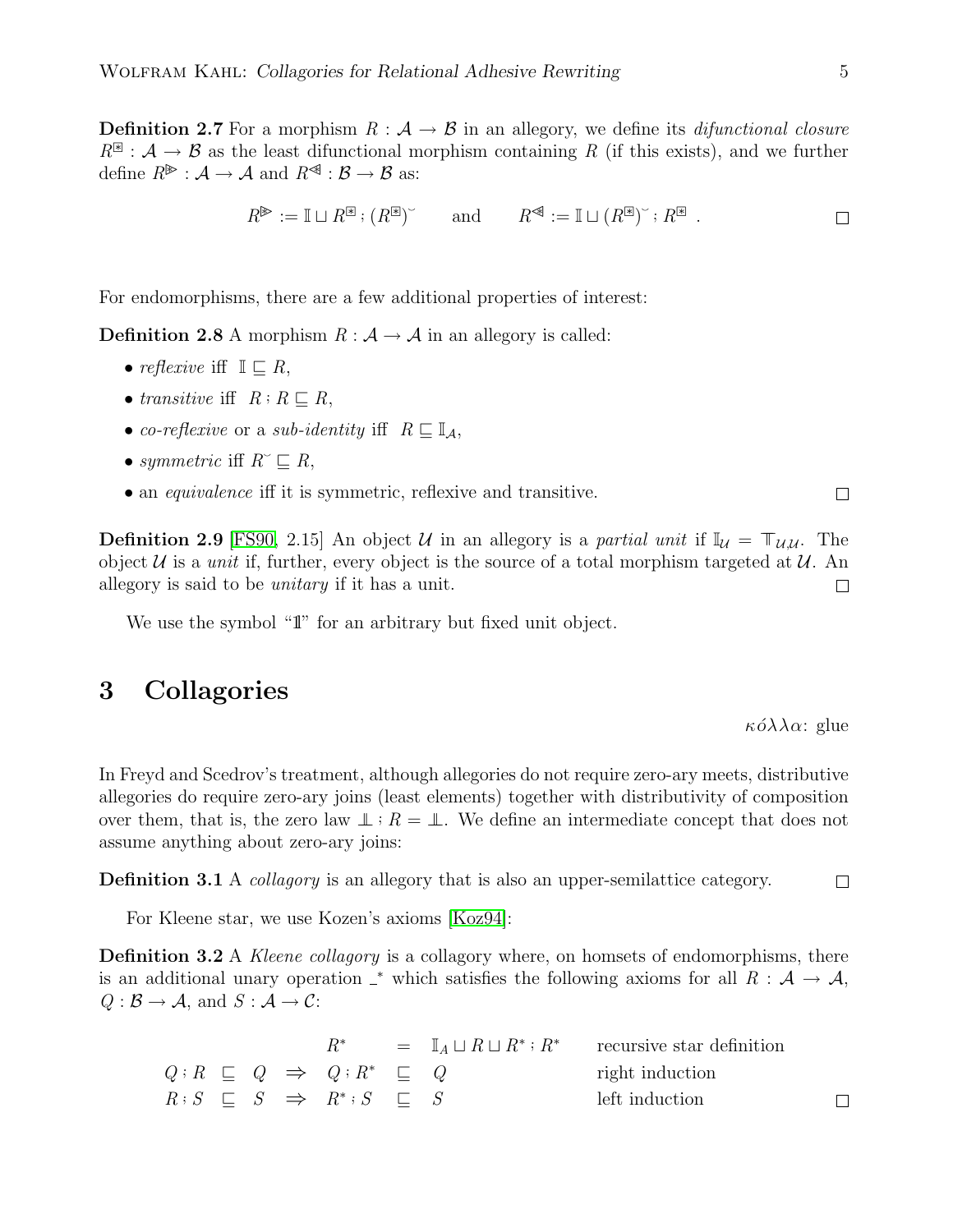Proposition 3.3 In a Kleene collagory, all difunctional closures exist, and:

$$
R^{\mathbb{P}} = (R:R^{\vee})^*, \qquad R^{\mathbb{A}} = (R^{\vee}:R)^*, \qquad R^{\mathbb{B}} = R^{\mathbb{P}}:R = R:R^{\mathbb{A}}.
$$

Alternatively, we also can fore-go the Kleene star and directly axiomatise difunctional closure:

**Definition 3.4** A *difunctionally closed collagory* is a collagory where, there is an additional unary operation  $\Box$  which satisfies the following axioms for all  $R : \mathcal{A} \to \mathcal{B}$ ,  $Q : \mathcal{C} \to \mathcal{A}$ , and  $S: \mathcal{A} \to \mathcal{C}: Q': \mathcal{C} \to \mathcal{B}$ , and  $S': \mathcal{B} \to \mathcal{C}:$ 

| $R^{\mathbb{R}} = R \sqcup R^{\mathbb{R}}$ ; $(R^{\mathbb{R}})^{\sim}$ ; $R^{\mathbb{R}}$ |  |  |  |  |  |  |  |  | recursive definition |                                                                                                                    |        |
|-------------------------------------------------------------------------------------------|--|--|--|--|--|--|--|--|----------------------|--------------------------------------------------------------------------------------------------------------------|--------|
|                                                                                           |  |  |  |  |  |  |  |  |                      | $Q: R \subseteq Q' \land Q': R^{\sim} : R \subseteq Q' \Rightarrow Q: R^{\mathbb{R}} \subseteq Q'$ right induction |        |
|                                                                                           |  |  |  |  |  |  |  |  |                      | $R: S \subseteq S' \land R: R^{\sim}: S' \subseteq S' \Rightarrow R^{\mathbb{E}}: S \subseteq S'$ left induction   | $\Box$ |

**Proposition 3.5** In a difunctionally closed collagory, the operation  $\stackrel{\circ}{\phantom{}}\mathbb{R}$  produces difunctional closures.

PROOF: Containment  $R \subseteq R^{\mathbb{E}}$  and difunctionality  $R^{\mathbb{E}} : (R^{\mathbb{E}})^{\sim} : R^{\mathbb{E}} \subseteq R^{\mathbb{E}}$  follow directly from the recursive definition.

For minimality, assume that C is difunctional with  $R \sqsubseteq C$ . Then we have  $\mathbb{I} : R \sqsubseteq C$  and  $C: R^{\sim} : R \sqsubseteq C : C^{\sim} : C \sqsubseteq C$  and therefore, with the right induction rule,  $R^{\mathbb{R}} = \mathbb{I} : R^{\mathbb{R}} \sqsubseteq C$ .

#### <span id="page-5-0"></span>4 Tabulations and Co-tabulations

Central to the connection between pullbacks and pushouts in categories of mappings on the one hand and constructions in relational theories on the other hand is the fact that a square of mappings commutes iff the "relation" induced by the source span is contained in that induced by the target co-span. The proof of this does not need the modal rule.



Lemma 4.1 [\[FS90,](#page-23-7) 2.146] Given a square of mappings in an allegory as drawn above, we have  $P: R = Q: S \text{ iff } P^{\sim}: Q \sqsubseteq R: S^{\sim}.$  $\Box$ 

This provides a first hint that in the relational setting, the identity of the two mappings P and Q does not matter when looking for a pushout of the span  $\mathcal{B} \stackrel{P}{\leftarrow} \mathcal{A} \stackrel{Q}{\leftarrow} \mathcal{C}$  — we only need to consider the diagonal  $P^{\sim}$ ; Q. Dually, when looking for a pullback of the co-span  $\mathcal{B} \longrightarrow^{\mathcal{B}} \mathcal{D} \longrightarrow^{\mathcal{S}} C$ ,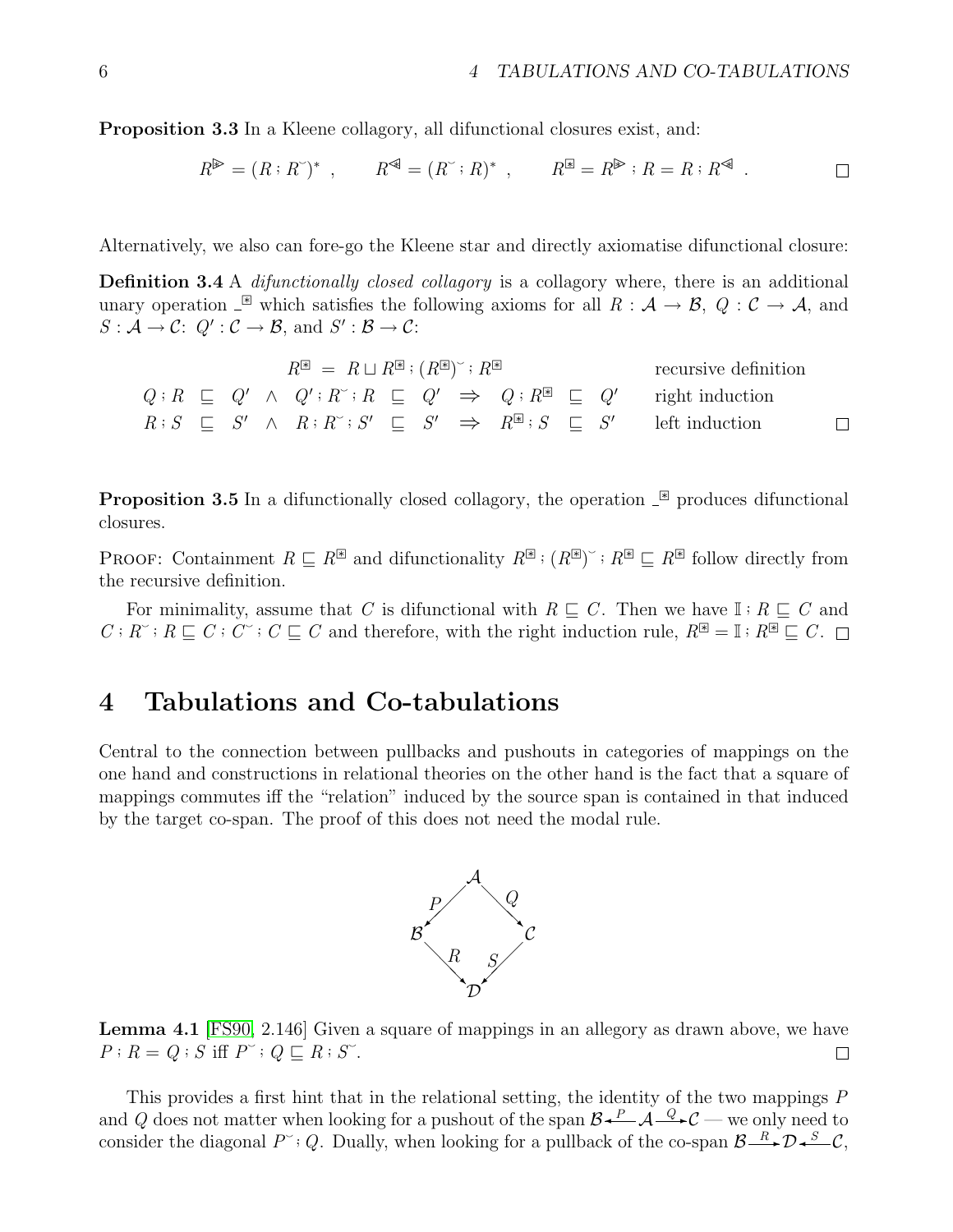only  $R: S^{\sim}$  needs to be considered. The gap between the two ways of calculating the horizontal diagonal can be significant since  $R : S^{\sim}$  is always difunctional.

Producing the result span of a pullback (respectively the result co-span of a pushout) from the horizontal diagonal alone is, in some sense, a generalisation of Freyd and Scedrov's splitting of idempotents; [\[Kah04\]](#page-23-2) contains more discussion of this aspect.

**Definition 4.2** [\[FS90,](#page-23-7) 2.14] In an allegory, let a morphism  $V : \mathcal{B} \to \mathcal{C}$  be given. The span  $B \leftarrow A \leftarrow Q \cdot C$  of mappings P and Q is called a tabulation of V iff the following equations hold:

$$
P^{\sim}: Q = V \qquad P: P^{\sim} \cap Q: Q^{\sim} = \mathbb{I}_{\mathcal{A}} \ .
$$



The following equivalent characterisation provided by [\[Kah04\]](#page-23-2) has the advantage that it is fully equational, without the implicit inclusion conditions in the requirement that  $P$  and  $Q$  are mappings. This frequently facilitates calculations. Notice that  $\mathbb{I} \cap V : V^* =$  dom V; we use the expanded form to emphasise the duality with Prop. [4.6](#page-7-0) below.

<span id="page-6-0"></span>**Proposition 4.3** In an allegory, the span  $\mathcal{B} \stackrel{P}{\leftarrow} \mathcal{A} \stackrel{Q}{\rightarrow} \mathcal{C}$  is a tabulation of  $V : \mathcal{B} \to \mathcal{C}$  if and only if the following equations hold:

$$
P^{\sim}: Q = V \qquad \begin{array}{rcl} P^{\sim}: P & = & \mathbb{I} \sqcap V : V^{\sim} \\ Q^{\sim}: Q & = & \mathbb{I} \sqcap V^{\sim}: V \end{array} \qquad P : P^{\sim} \sqcap Q : Q^{\sim} = \mathbb{I}_A \ . \qquad \qquad \square
$$

Tabulations in an allegory are unique up to isomorphism (this uses the modal rule), and include the following special cases:

- In a tabulation of a sub-identity, both tabulation morphisms are the induced sub-object injection [\[FS90,](#page-23-7) 2.145].
- We can define a *direct product* of A and B to be a tabulation of a  $\mathbb{T}_{\mathcal{A},\mathcal{B}}$ , provided that greatest morphism exists.
- If a co-span  $\beta \longrightarrow \infty$  of mappings is given, then its *pullback* in Map A is obtained as a tabulation of  $R : S^{\sim}$  [\[FS90,](#page-23-7) 2.147].

<span id="page-6-1"></span>If an allegory in known to have all direct products and subobjects, then these can be used to construct a tabulation for each morphism.

**Lemma 4.4** If a co-span  $\mathcal{B} \longrightarrow \mathcal{D} \rightarrow \mathcal{C}$  of mappings is given with R injective, and  $\mathcal{B} \rightarrow \mathcal{A} \rightarrow \mathcal{C}$ is a tabulation for  $R$ ;  $S^{\sim}$ , then  $Q$  is injective, too.

PROOF: First we use Prop. [4.3](#page-6-0) to show  $Q: Q^{\sim} \sqsubseteq P : P^{\sim}$ :

$$
Q: Q^{\sim} = Q: Q^{\sim}: Q: Q^{\sim} = Q: (\mathbb{I} \sqcap (R: S^{\sim})^{\sim}: R: S^{\sim}) : Q^{\sim}
$$
  
\n
$$
\sqsubseteq Q: S: R^{\sim}: R: S^{\sim}: Q^{\sim} = P: R: R^{\sim}: R: R^{\sim}: P^{\sim} = P: P^{\sim}
$$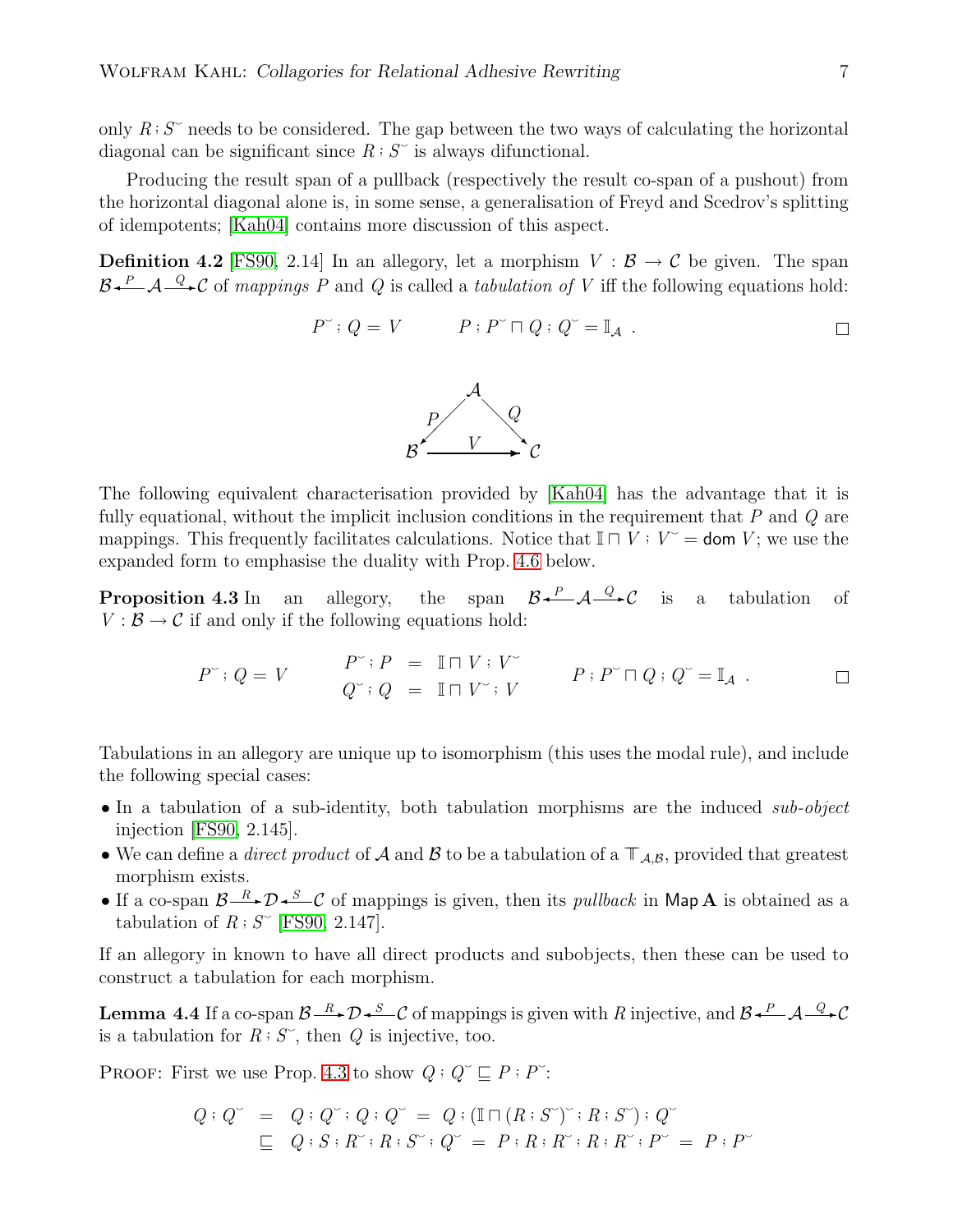Together with the tabulation condition, this implies  $Q: Q^{\sim} = P: P^{\sim} \cap Q: Q^{\sim} = \mathbb{I}_{\mathcal{A}}$ , that is, injectivity of Q.  $\Box$ 

While a tabulation can be seen as a certain kind of decomposition of an arbitrary morphism in an allegory into a span, the dual of a tabulation is then a certain kind of decomposition of a difunctional morphism in a collagory into a co-span. Although the formal material here is dual to that above, we still spell it out in full detail for reference and better intuition.

**Definition 4.5** [\[Kah04\]](#page-23-2) In a collagory, let a morphism  $W : \mathcal{B} \to \mathcal{C}$  be given. The co-span  $B \rightarrow D \rightarrow \infty$  of mappings R and S is called a co-tabulation of W iff the following equations hold:

$$
R: S^{\sim} = W \qquad R^{\sim}: R \sqcup S^{\sim}: S = \mathbb{I}_{\mathcal{D}} \ .
$$

The first equation implies  $W : W^{\sim} : W = R : S^{\sim} : S : R^{\sim} : R : S^{\sim} \sqsubseteq R : S^{\sim} = W$  (using univalence of R and S), so if W has a co-tabulation, it has to be difunctional.

<span id="page-7-0"></span>Co-tabulations also have an equivalent characterisation that does not involve the mapping concept explicitly and is perfectly "bi-dual" to the tabulation characterisation in Prop. [4.3:](#page-6-0)

**Proposition 4.6** In a collagory, the span  $\mathcal{B}\longrightarrow\mathcal{D}\longrightarrow\mathcal{C}$  is a co-tabulation of  $W:\mathcal{B}\to\mathcal{C}$  iff the following equations hold:

$$
R: S^{\sim} = W \qquad \begin{array}{rcl} R: R^{\sim} & = & \mathbb{I} \sqcup W: W^{\sim} \\ S: S^{\sim} & = & \mathbb{I} \sqcup W^{\sim}; W \end{array} \qquad R^{\sim}: R \sqcup S^{\sim}; S = \mathbb{I}_{\mathcal{D}} \ .
$$

In a collagory, co-tabulations are unique up to isomorphism [\[SS93,](#page-23-8) 4.4.10], and we have the following special cases:

- In a co-tabulation of an equivalence, both  $R$  and  $S$  are the induced *quotient* projections.
- We can define a *direct sum* of A and B to be a co-tabulation of  $\perp_{A,B}$ , if that least morphism exists.

If direct sums and quotients are available, then a co-tabulation can be constructed for each difunctional morphism.

To establish the relationship between the relation-algebraic co-tabulation definition and the universal characterisation of pushouts in categories, we first establish a generalised factorisation property for co-tabulations:

<span id="page-7-1"></span>**Lemma 4.7** In a collagory, let  $W : \mathcal{B} \leftrightarrow \mathcal{C}$  be a difunctional morphism.

If the cospan  $\mathcal{B}\longrightarrow\mathcal{B}\longrightarrow\mathcal{D}\longrightarrow\mathcal{S}'$  is a co-tabulation of W, and if the cospan  $\mathcal{B}\longrightarrow\mathcal{B}'\longrightarrow\mathcal{D}'\longrightarrow\mathcal{S}'$  consists of mappings that satisfy

$$
W : S' \sqsubseteq R' \qquad \text{and} \qquad W^{\sim} : R' \sqsubseteq S' ,
$$

then  $U: \mathcal{D} \to \mathcal{D}'$  with  $U := R^{\sim} : R' \sqcup S^{\sim} : S'$  is a mapping such that  $R' = R : U$  and  $S' = S : U$ .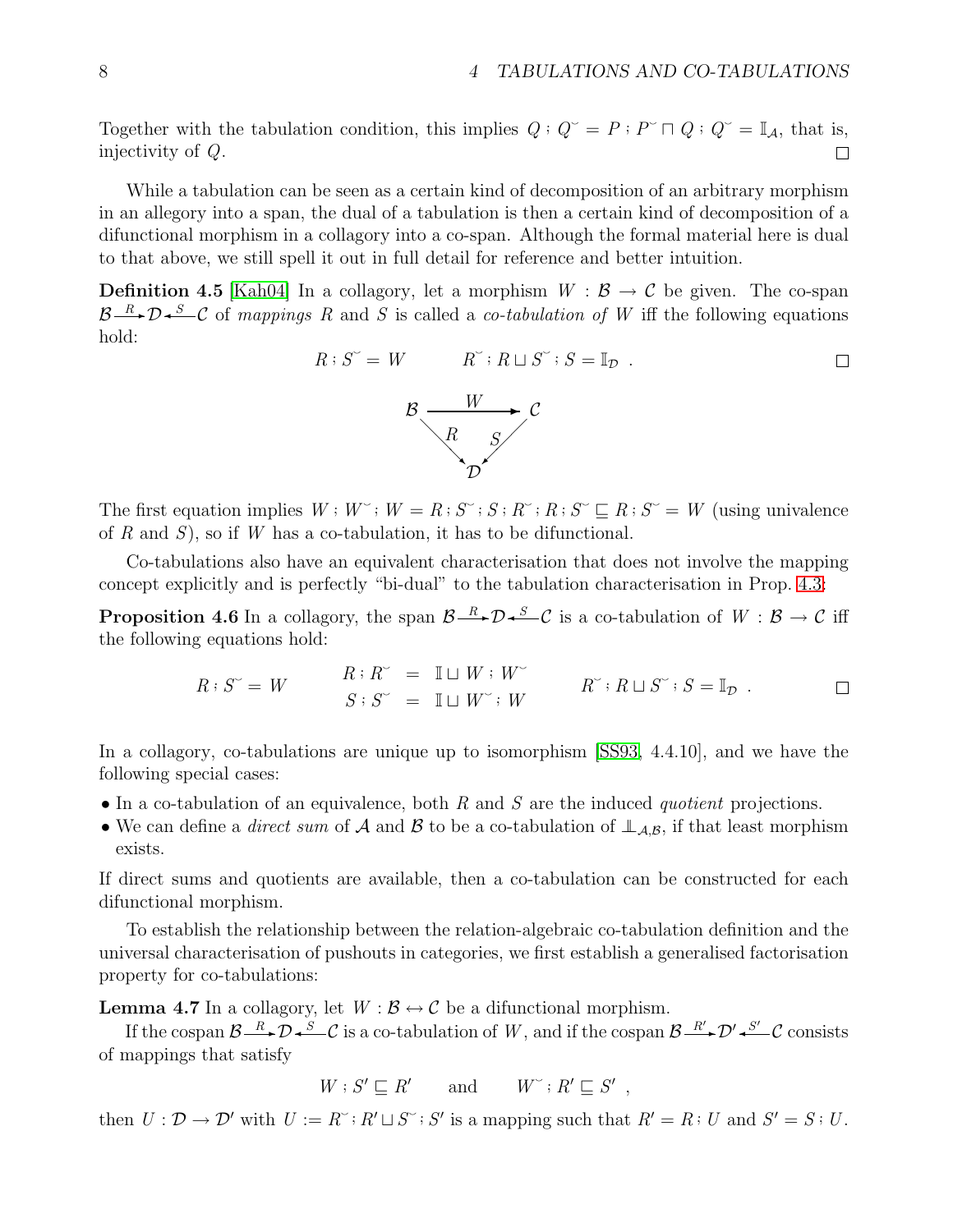PROOF: Factorisation follows easily from the assumptions:

$$
R: U = R: R^* : R' \sqcup R: S^* : S' = (\mathbb{I} \sqcup W: W^*) : R' \sqcup W: S' = R'
$$
  

$$
S: U = S: R^* : R' \sqcup S: S^* : S' = W^* : R' \sqcup (\mathbb{I} \sqcup W^* : W): S' = S'
$$

Univalence follows from factorisation and univalence of  $R'$  and  $S'$ :

$$
U^{\sim} \colon U = (R^{\prime^{\sim}} \colon R \sqcup S^{\prime^{\sim}} \colon S) \colon U = R^{\prime^{\sim}} \colon R \colon U \sqcup S^{\prime^{\sim}} \colon S \colon U = R^{\prime^{\sim}} \colon R^{\prime} \sqcup S^{\prime^{\sim}} \colon S^{\prime} \sqsubseteq \mathbb{I}
$$

Totality of U uses totality of  $R'$  and  $S'$ , and the last co-tabulation condition:

$$
U: U^{\sim} \subseteq R^{\sim}: R': R'': R \sqcup S^{\sim}: S': S'': S \qquad \text{Definition of } U
$$
  
\n
$$
\subseteq R^{\sim}: R \sqcup S^{\sim}: S \qquad \text{Totality of } R' \text{ and } S'
$$
  
\n
$$
\subseteq I \qquad \qquad R, S \text{ cotabulation} \qquad \Box
$$

This helps to show that co-tabulations are unique up to isomorphism:

**Theorem 4.8** In a collagory, let  $W : \mathcal{B} \leftrightarrow \mathcal{C}$  be a difunctional morphism.

If the cospans  $\mathcal{B}\longrightarrow\mathcal{D}\rightarrow\mathcal{S}\longrightarrow\mathcal{C}$  and  $\mathcal{B}\longrightarrow\mathcal{D}'\rightarrow\mathcal{S}'\longrightarrow\mathcal{C}$  are both co-tabulations for W, then there is a bijective mapping  $U : \mathcal{D} \to \mathcal{D}'$  such that  $R' = R : U$  and  $S' = S : U$ .

PROOF: With the co-tabulation conditions for  $\mathcal{B} \xrightarrow{R'} \mathcal{D}' \xleftarrow{S'} \mathcal{C}$  and univalence of R' and S' we obtain:

$$
W: S' = R': S'^{\sim}: S' \sqsubseteq R' \quad \text{and} \quad W^{\sim}: R' = S': R'^{\sim}: R' \sqsubseteq S' \ .
$$

With Lemma [4.7](#page-7-1) we know that  $U := R^{\sim} : R' \sqcup S^{\sim} : S'$  is a mapping that factorises  $R'$  and  $S'$ .

By the same argument for  $U^{\sim}$ , we obtain that U is also bijective.

A co-tabulation for a difunctional closure  $Z^{\mathbb{R}}$  satisfies the following equations:

 $R: S^{\sim} = Z^{\mathbb{R}}$   $R: R^{\sim} = Z^{\mathbb{R}}$   $S: S^{\sim} = Z^{\mathbb{R}}$   $R^{\sim} : R \sqcup S^{\sim} : S = \mathbb{I}_{\mathcal{D}}$ .

This was introduced as a *gluing for U* in [\[Kah01\]](#page-23-1). Kawahara is the first to have characterised pushouts relation-algebraically in essentially this way [\[Kaw90\]](#page-23-0); he used relation-algebraic operations on relations arising in toposes.

The proof that this characterisation produces pushouts also in collagories is easily adapted from the proof of [\[Kah01,](#page-23-1) Theorem 5.3.5]:

**Theorem 4.9** Let C be a collagory, and let  $\mathcal{B} \xleftarrow{P} \mathcal{A} \xrightarrow{Q} \mathcal{C}$  be a span in Map C, that is, P and Q are mappings.

If the cospan  $\mathcal{B} \longrightarrow \mathcal{D} \longrightarrow \mathcal{S}$  in the collagory **C** is a co-tabulation for  $W := (P^{\sim} : Q)^{\mathbb{B}}$ , then it is a pushout for  $\mathcal{B} \xleftarrow{P} \mathcal{A} \xrightarrow{Q} \mathcal{C}$  in Map C.

**PROOF:** The co-tabulation properties imply that  $R$  and  $S$  are mappings. For commutativity, we first show one inclusion:

$$
P: R \sqsupseteq P: R: \text{ran } S = P: R: S^{\sim}: S = P: (P^{\sim}: Q)^{\boxtimes}: S \sqsupseteq P: P^{\sim}: Q: S \sqsupseteq Q: S
$$

The opposite inclusion is derived in the same way, so we have equality.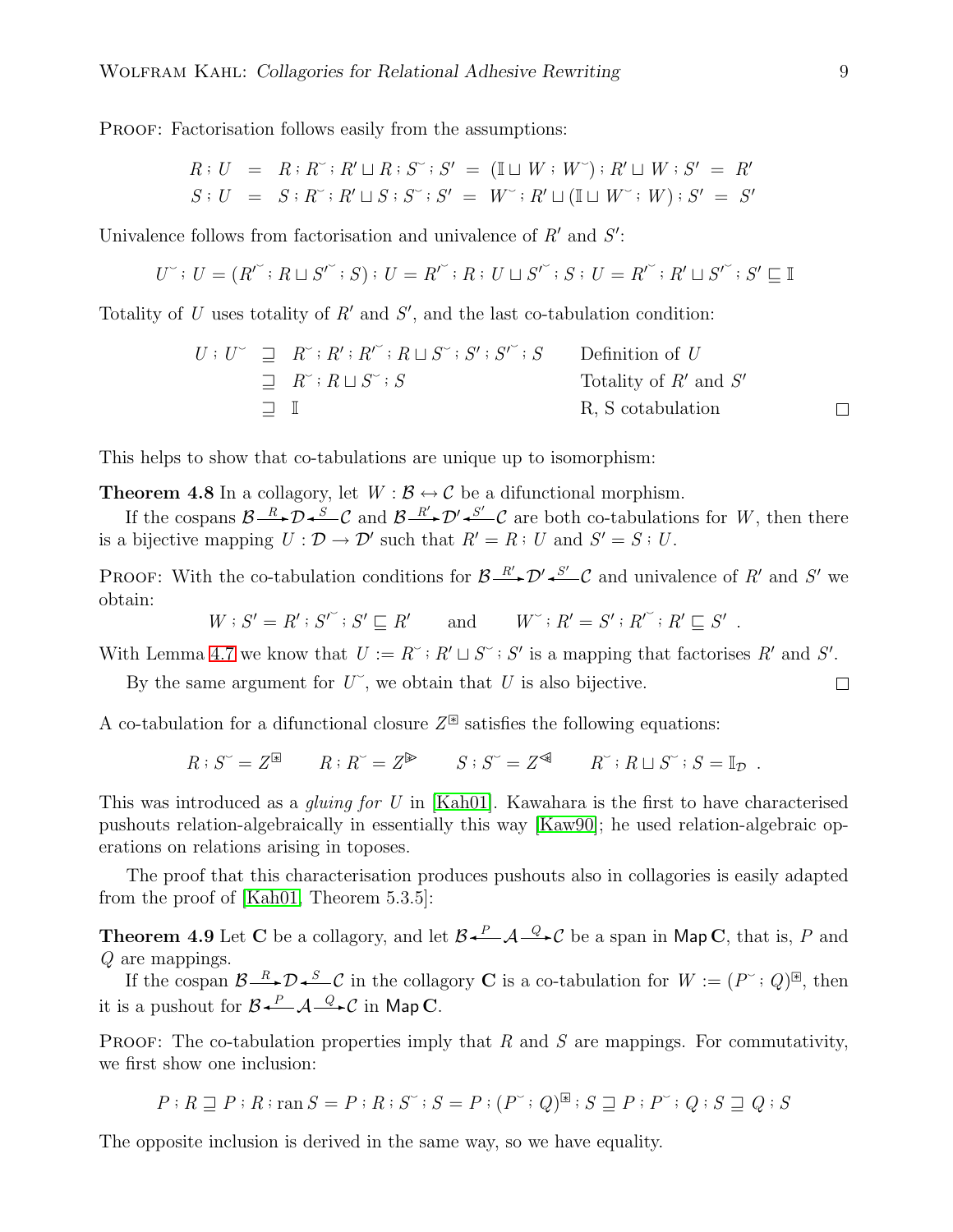Now assume another cospan  $\mathcal{B} \xrightarrow{R'} \mathcal{D}' \xleftarrow{S'} C$  in Map C such that  $P : R' = Q : S'$ . This commutativity together with univalence of  $P$  and  $Q$  implies

$$
P^{\sim}: Q: S'=P^{\sim}: P: R'\sqsubseteq R' \qquad \text{and} \qquad Q^{\sim}: P: R'=Q^{\sim}: Q: S'\sqsubseteq S' \ .
$$

Using left induction for difunctional closure, this gives us:

$$
W: S' = (P^{\sim} : Q)^{\mathbb{R}} : S' \sqsubseteq R' \quad \text{and} \quad W^{\sim} : R' = (Q^{\sim} : P)^{\mathbb{R}} : R' \sqsubseteq S' \ .
$$

With Lemma [4.7](#page-7-1) we then know that  $U := R^{\sim} : R' \sqcup S^{\sim} : S'$  is a mapping that factorises  $R'$ and S'. So we only have to show that U is uniquely determined. Assume  $U': \mathcal{D} \to \mathcal{D}'$  with  $R: U' = R'$  and  $S: U' = S'$ . Then:

$$
U' = (R^{\sim} : R \sqcup S^{\sim} : S) : U' = R^{\sim} : R : U' \sqcup S^{\sim} : S : U' = R^{\sim} : R' \sqcup S^{\sim} : S' = U
$$

<span id="page-9-1"></span>For pushouts along injective mappings, the difunctional closure becomes trivial:

**Lemma 4.10** If a span  $\mathcal{B} \stackrel{P}{\longleftarrow} \mathcal{A} \stackrel{Q}{\longrightarrow} \mathcal{C}$  of mappings is given with Q injective, then  $P^{\sim}$ ; Q is difunctional (and therefore  $(P^{\sim} : Q)^{\boxtimes} = P^{\sim} : Q$ ).

PROOF: Since  $P$ , as a mapping, is difunctional, we have

$$
P^{\sim}: Q: Q^{\sim}: P: P^{\sim}: Q = P^{\sim}: P: P^{\sim}: Q = P^{\sim}: Q . \Box
$$

<span id="page-9-0"></span>Furthermore, co-tabulations preserve injectivity:

**Lemma 4.11** If a span  $\mathcal{B} \stackrel{P}{\leftarrow} \mathcal{A} \stackrel{Q}{\rightarrow} \mathcal{C}$  of mappings is given with Q injective, and  $\mathcal{B} \stackrel{R}{\rightarrow} \mathcal{D} \stackrel{S}{\rightarrow} \mathcal{C}$ is a co-tabulation for  $P^{\sim}$ ; Q, then R is injective, too.

**PROOF:** Using injectivity of  $Q$  and univalence of  $P$  in one of the equations from Prop. [4.6](#page-7-0) gives us injectivity of  $R$ :

$$
R: R^{\sim} = \mathbb{I} \sqcup P^{\sim} \colon Q : (P^{\sim} : Q)^{\sim} = \mathbb{I} \sqcup P^{\sim} \colon Q : Q^{\sim} : P = \mathbb{I} \sqcup P^{\sim} : P = \mathbb{I} \ .
$$

With that, we can show that, essentially, a pushout over an injective mapping is also a pullback:

**Lemma 4.12** If a span  $\mathcal{B} \stackrel{P}{\longleftarrow} \mathcal{A} \stackrel{Q}{\longrightarrow} \mathcal{C}$  of mappings is given with Q injective, and  $\mathcal{B} \stackrel{R}{\longrightarrow} \mathcal{D} \stackrel{S}{\longrightarrow} \mathcal{C}$ is a co-tabulation for  $P^{\sim}$ ; Q, then  $\mathcal{B}\leftarrow A\stackrel{Q}{\longrightarrow}C$  is also a tabulation for  $R: S^{\sim}$ .

**PROOF:** Cross-commutativity  $R: S^{\sim} = P^{\sim}$ ; Q is already contained in the co-tabulation conditions. Since  $Q$  is injective and  $P$  is total, we also obtain

$$
P: P^{\sim} \sqcap Q: Q^{\sim} = P: P^{\sim} \sqcap \mathbb{I}_{\mathcal{A}} = \mathbb{I}_{\mathcal{A}} .
$$

Definition 4.13 If a collagory has a tabulation for each morphism and a co-tabulation for each difunctional morphism, then we call it bi-tabular. $\Box$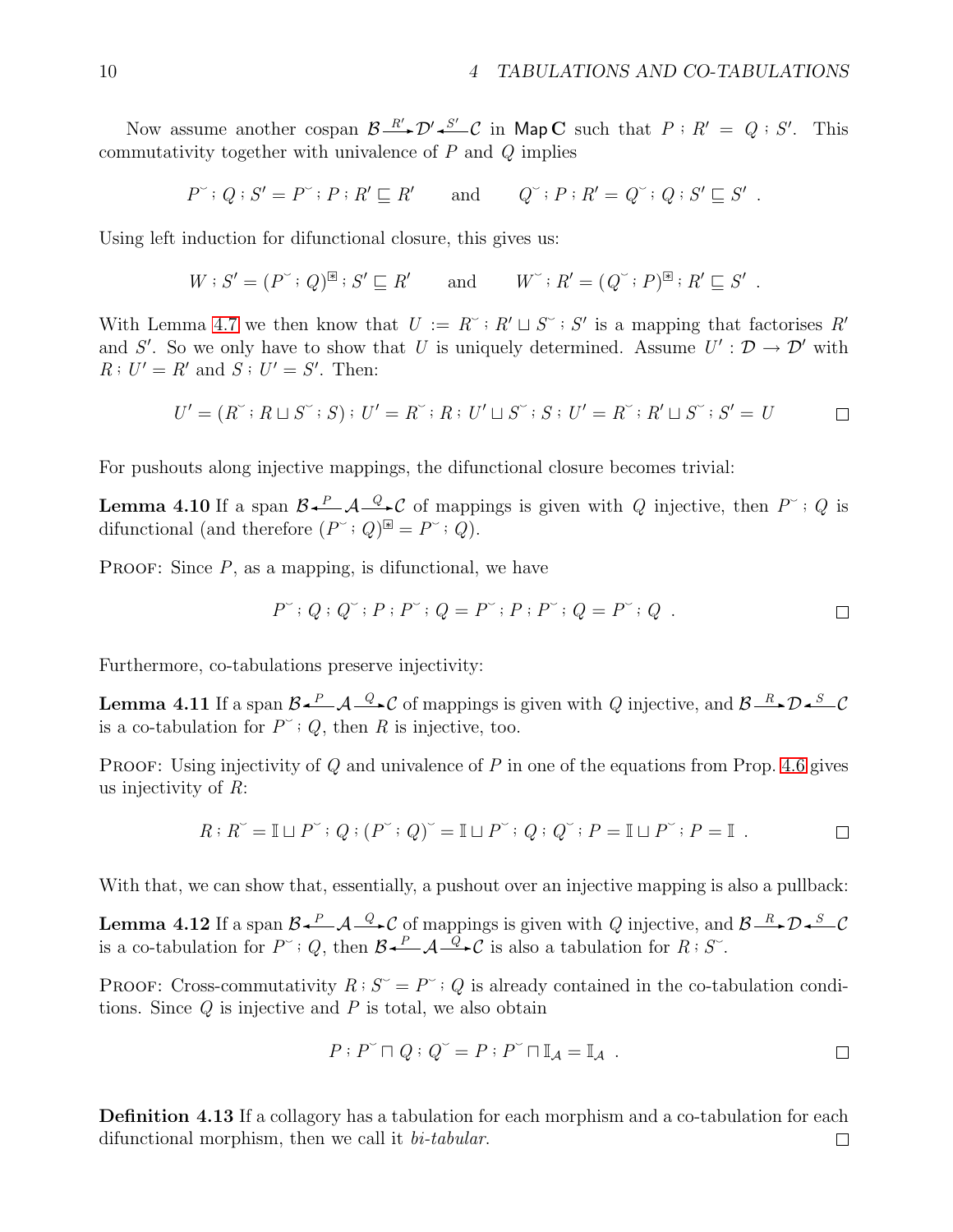# <span id="page-10-0"></span>5 Maps in Collagories form Adhesive Categories

<span id="page-10-1"></span>Adhesive categories as a more specific setting for double-pushout graph rewriting have been introduced by Lack and Sobocinski [\[LS04,](#page-23-5) [LS05\]](#page-23-10); the following two definitions are taken from there:

**Definition 5.1** A van Kampen square (i) is a pushout which satisfies the following condition: given a commutative cube (ii) of which (i) forms the bottom face and the back faces are pullbacks (where  $\mathcal C$  is considered to be in the back), the front faces are pullbacks if and only if the top face is a pushout.



**Definition 5.2** A category  $C$  is said to be *adhesive* if

- 1. C has pushouts along monomorphisms;
- 2. C has pullbacks;
- 3. pushouts along monomorphisms are van Kampen squares.

For more concise formulations, we define:

**Definition 5.3** A van Kampen setup in a category C for a square as in Def. [5.1\(](#page-10-1)i) is a commuting cube in  $\bf{C}$  as in Def. [5.1\(](#page-10-1)ii) where the bottom square is a pushout and the two back squares are pullbacks.  $\Box$ 

For reference, we expand this into the collagory setting:

**Lemma 5.4** In a collagory  $C$ , a van Kampen setup in Map  $C$  means that the following hold: Bottom pushout:

$$
G:N^{\sim} = (M^{\sim} : F)^{\mathbb{R}} \qquad G^{\sim} : G \sqcup N^{\sim} : N = \mathbb{I}_{\mathcal{D}} \qquad G : G^{\sim} = (M^{\sim} : F)^{\mathbb{R}}
$$
  

$$
N : N^{\sim} = (M^{\sim} : F)^{\mathbb{R}}
$$

Back pullbacks:

$$
c^{\sim} : m = M : a^{\sim} \qquad c : c^{\sim} \cap m : m^{\sim} = \mathbb{I}_{\mathcal{C}'} \qquad \begin{array}{c} c^{\sim} : c = \mathbb{I}_{\mathcal{C}} \cap M : a^{\sim} : a : M^{\sim} \\ m^{\sim} : m = \mathbb{I}_{\mathcal{A}'} \cap a : M^{\sim} : M : a^{\sim} \\ c^{\sim} : f = F : b^{\sim} \qquad c : c^{\sim} \cap f : f^{\sim} = \mathbb{I}_{\mathcal{C}'} \qquad \begin{array}{c} c^{\sim} : c = \mathbb{I}_{\mathcal{C}} \cap M : a^{\sim} : M : a^{\sim} \\ c^{\sim} : c = \mathbb{I}_{\mathcal{C}} \cap F : b^{\sim} : b : F^{\sim} \\ f^{\sim} : f = \mathbb{I}_{\mathcal{B}'} \cap b : F^{\sim} : F : b^{\sim} \end{array}
$$

Remaining commutative squares:

$$
m:g = f:n \qquad \qquad g:d = a:G \qquad n:d = b:N \qquad \qquad \square
$$

<span id="page-10-2"></span> $\Box$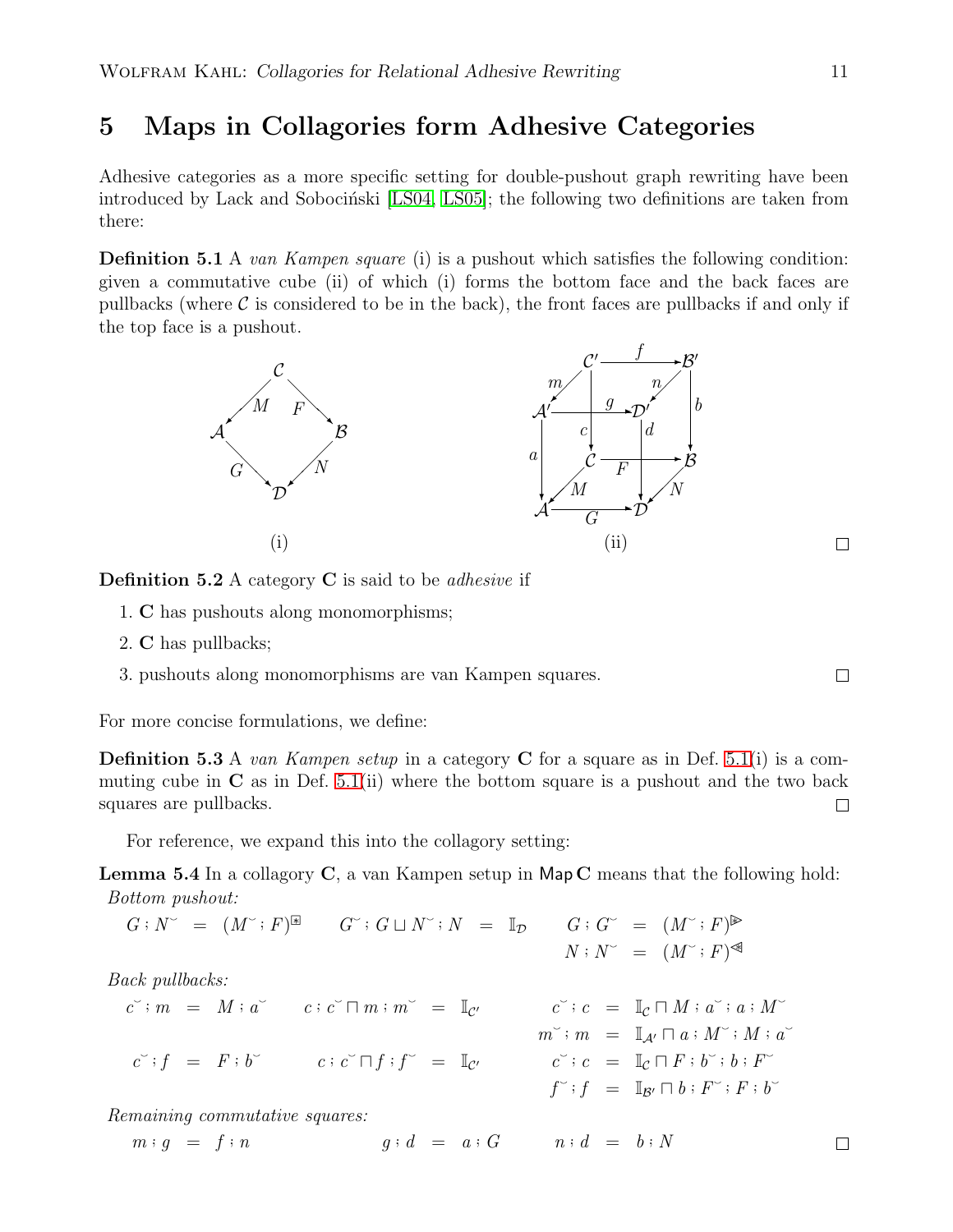<span id="page-11-0"></span>These equations are now used to prove the following:

**Lemma 5.5** In the category of maps  $\mathsf{Map}\mathbf{C}$  over a collagory  $\mathbf{C}$ , pushouts along injective maps are stable under pullbacks, that is, in a van Kampen setup where  $M$  is injective, if the front squares are pullbacks, then the top square is a pushout.

PROOF: Besides the assumptions in Lemma [5.4,](#page-10-2) we also have in particular the following equations for the top sides of the two front pullbacks:

$$
g^{\sim} : g = \mathbb{I}_{\mathcal{D}'} \sqcap d : G^{\sim} : G : d^{\sim}
$$
  

$$
n^{\sim} : n = \mathbb{I}_{\mathcal{D}'} \sqcap d : N^{\sim} : N : d^{\sim}
$$

This gives us (without requiring injectivity of  $M$ ):

$$
g^{\sim}: g \sqcup n^{\sim}: n = \mathbb{I}_{\mathcal{D}'} \sqcap (d: G^{\sim}: G: d^{\sim} \sqcup d: N^{\sim}: N: d^{\sim}) \quad \text{front pullbacks}
$$
\n
$$
= \mathbb{I}_{\mathcal{D}'} \sqcap d: (G^{\sim}: G \sqcup N^{\sim}: N): d^{\sim} \quad \text{join-distr.}
$$
\n
$$
= \mathbb{I}_{\mathcal{D}'} \sqcap d: \mathbb{I}_{\mathcal{D}}: d^{\sim} \quad \text{bottom pushout}
$$
\n
$$
= \mathbb{I}_{\mathcal{D}'} \sqcap d: d^{\sim} \quad \text{identity law}
$$
\n
$$
= \mathbb{I}_{\mathcal{D}'} \quad d \text{ total}
$$

With Lemmas [4.4](#page-6-1) and [4.11,](#page-9-0) injectivity of M implies injectivity of  $m, N$ , and  $n$ . Therefore we also have cross-commutativity  $G : N^{\sim} = M^{\sim} : F$ . With this, we can establish also crosscommutativity for the top pushout:

$$
g; n^{\sim} = g; n^{\sim} \sqcap g; d; d^{\sim}; n^{\sim} \qquad d \text{ total}
$$
  
\n
$$
= (g \sqcap g; d; d^{\sim}; n^{\sim}; n); n^{\sim} \qquad n \text{ difunctional}
$$
  
\n
$$
= (g \sqcap a; G; N^{\sim}; b^{\sim}; n); n^{\sim} \qquad \text{front squares commute}
$$
  
\n
$$
= (g \sqcap a; M^{\sim}; F; b^{\sim}; n); n^{\sim} \qquad \text{bottom pushout}
$$
  
\n
$$
= (g \sqcap a; M^{\sim}; c^{\sim}; f; n); n^{\sim} \qquad \text{back pullback}
$$
  
\n
$$
= (g \sqcap a; M^{\sim}; c^{\sim}; m; g); n^{\sim} \qquad \text{top square commutes}
$$
  
\n
$$
= (g \sqcap a; M^{\sim}; M; a^{\sim}; g); n^{\sim} \qquad \text{left pullback}
$$
  
\n
$$
= (\mathbb{I} \sqcap a; M^{\sim}; M; a^{\sim}); g; n^{\sim} \qquad \text{allegory property [Kah01, A.2.1(v)]}
$$
  
\n
$$
= m^{\sim}; m; g; n^{\sim} \qquad \text{back pullback}
$$
  
\n
$$
= m^{\sim}; f; n; n^{\sim} \qquad \text{top square commutativity}
$$
  
\n
$$
= m^{\sim}; f \qquad n \text{ total and injective}
$$

**Theorem 5.6** In the category of maps  $\text{Map } C$  over a collagory  $C$ , *pushouts along injective maps* are van Kampen squares.

PROOF: Since Lemma [5.5](#page-11-0) already showed the "only if" part of the definition of can Kampen squares, we only need to show that, in a van Kampen setup where  $M$  is injective, if the top square is a pushout, then the front squares are pullbacks.

With Lemmas [4.4](#page-6-1) and [4.11,](#page-9-0) injectivity of M implies injectivity of N,  $m$ , and  $n$ . With Lemma [4.10](#page-9-1) we obtain simpler forms for the pushout equations for the top and bottom squares — we show only those we will use below: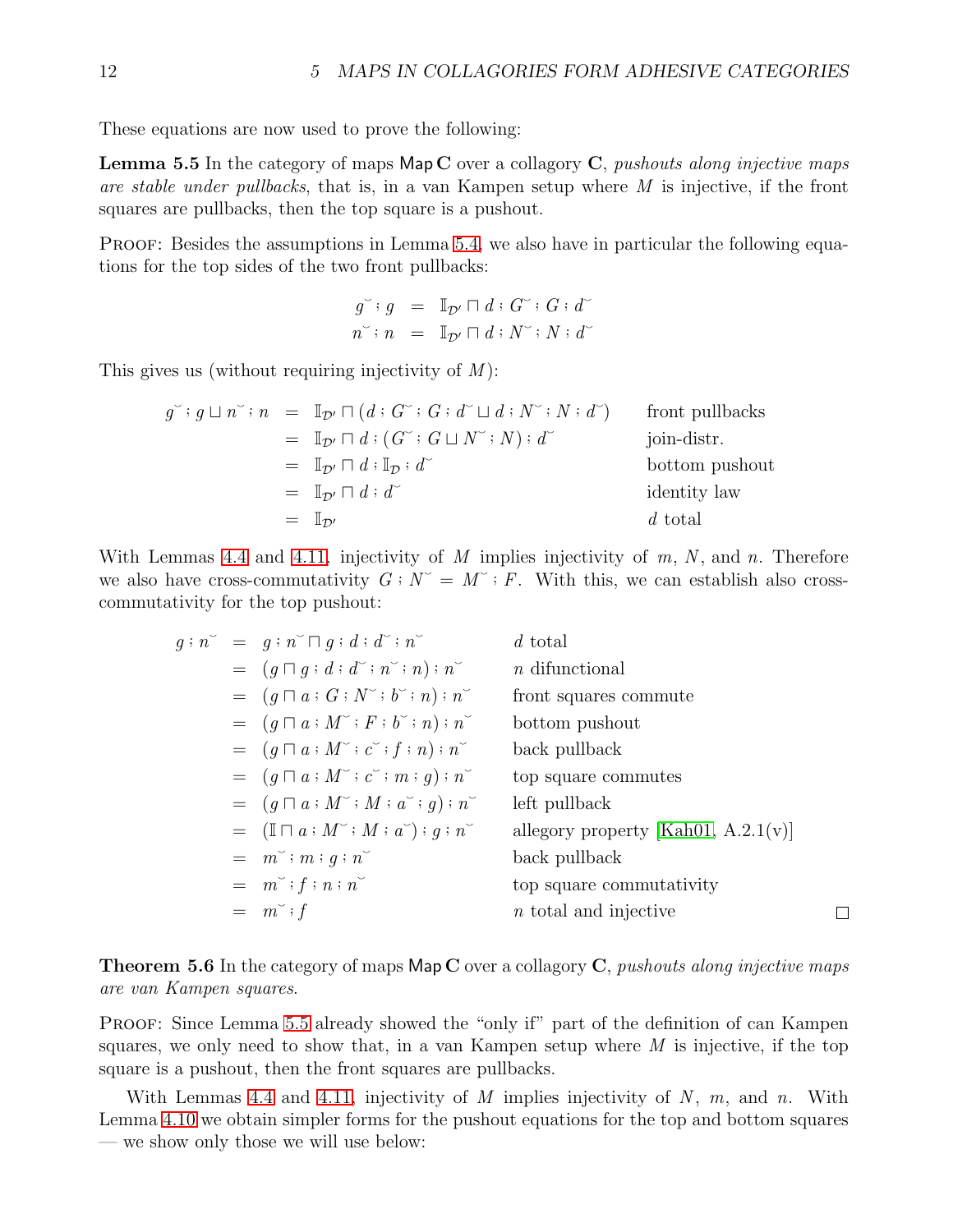$$
G:N^{\sim} = M^{\sim} : F
$$
  

$$
g:n^{\sim} = m^{\sim} : f
$$
  

$$
g^{\sim} : g \sqcup n^{\sim} : n = \mathbb{I}_{\mathcal{D}'} \qquad g
$$

This first gives us  $d : N^{\sim} = n^{\sim} : b$ :

$$
d: N^{\sim} = (g^{\sim}; g \sqcup n^{\sim}; n); d: N^{\sim} \qquad \text{to}
$$
  
\n
$$
= g^{\sim}; g: d: N^{\sim} \sqcup n^{\sim}; n: d: N^{\sim} \qquad \text{d}
$$
  
\n
$$
= g^{\sim}; a: G: N^{\sim} \sqcup n^{\sim}; b: N: N^{\sim} \qquad \text{f}
$$
  
\n
$$
= g^{\sim}; a: M^{\sim}; F \sqcup n^{\sim}; b \qquad \qquad \text{b}
$$
  
\n
$$
= g^{\sim}; m^{\sim}; c: F \sqcup n^{\sim}; b \qquad \qquad \text{f}
$$
  
\n
$$
= n^{\sim}; b \qquad \qquad f
$$

 $G^{\sim} = \mathbb{I}_{\mathcal{A}} \sqcup M^{\sim} : F : F^{\sim} : M$  $\forall n \neq \mathbb{I}_{\mathcal{D}'} \qquad g : g^{\sim} = \mathbb{I}_{\mathcal{A}'} \sqcup m^{\sim} : f : f^{\sim} : m$ 

> op pushout distributivity ront squares comm.  $\text{bottom}$  pushout,  $N$  inj. eft pullback op, back squares commute  $f$  univalent

Similarly, we can also derive  $d : G^{\sim} = g^{\sim} : a$ :

$$
d: G^{\sim} = (g^{\sim}; g \sqcup n^{\sim}; n) : d : G^{\sim} \qquad \text{top pushout}
$$
\n
$$
= g^{\sim}; g : d : G^{\sim} \sqcup n^{\sim}; n : d : G^{\sim} \qquad \text{distributivity}
$$
\n
$$
= g^{\sim}; a : G : G^{\sim} \sqcup n^{\sim}; b : N : G^{\sim} \qquad \text{front squares comm.}
$$
\n
$$
= g^{\sim}; a : (\mathbb{I}_{\mathcal{D}} \sqcup M^{\sim}; F : F^{\sim}; M) \sqcup n^{\sim}; b : F^{\sim}; M \qquad \text{bottom pushout}
$$
\n
$$
= g^{\sim}; a \sqcup g^{\sim}; m^{\sim}; f : b : F^{\sim}; M \sqcup g^{\sim}; m^{\sim}; m : a \qquad \text{back, top squ. comm.}
$$
\n
$$
= g^{\sim}; a \sqcup g^{\sim}; m^{\sim}; f : b : F^{\sim}; M \qquad g^{\sim}; m^{\sim}; m : a \sqsubseteq g^{\sim}; a
$$
\n
$$
= g^{\sim}; a \sqcup g^{\sim}; m^{\sim}; f : f^{\sim}; c : M \qquad \text{back pullback}
$$
\n
$$
= g^{\sim}; a \sqcup g^{\sim}; m^{\sim}; f : f^{\sim}; m : a \qquad \text{black pullback}
$$
\n
$$
= g^{\sim}; a \sqcup g^{\sim}; m^{\sim}; f : f^{\sim}; m : a \qquad \text{left square comm.}
$$
\n
$$
= g^{\sim}; a \qquad \text{see below}
$$

The last step is justified since:

$$
g^{\sim} : m^{\sim} : f : f^{\sim} : m : a \subseteq g^{\sim} : g : g^{\sim} : a \qquad m^{\sim} : f : f^{\sim} : m \subseteq g : g^{\sim}
$$
  
=  $g^{\sim} : a \qquad g \text{ difunctional}$ 

The second tabulation condition on the "injective side" follows immediately:

 $n : n \in \mathbb{R}^n$  =  $\mathbb{I}_{\mathcal{B}'} \cap b : b \subset \mathbb{R}^n$  total and injective  $=$   $\mathbb{I}_{\mathcal{B}'}$  b total

The other side requires more effort:

$$
g: g^{\sim} \cap a: a^{\sim} = (\mathbb{I}_{\mathcal{A}'} \sqcup m^{\sim} : f: f^{\sim} : m) \cap a: a^{\sim} \qquad \text{top pushout}
$$
  
\n
$$
= (\mathbb{I}_{\mathcal{A}'} \cap a: a^{\sim}) \sqcup (m^{\sim} : f: f^{\sim} : m \cap a: a^{\sim}) \qquad \text{distributivity}
$$
  
\n
$$
= \mathbb{I}_{\mathcal{A}'} \sqcup (m^{\sim} : f: f^{\sim} : m \cap a: a^{\sim}) \qquad a \text{ total}
$$
  
\n
$$
= \mathbb{I}_{\mathcal{A}'} \qquad \text{(see below)}
$$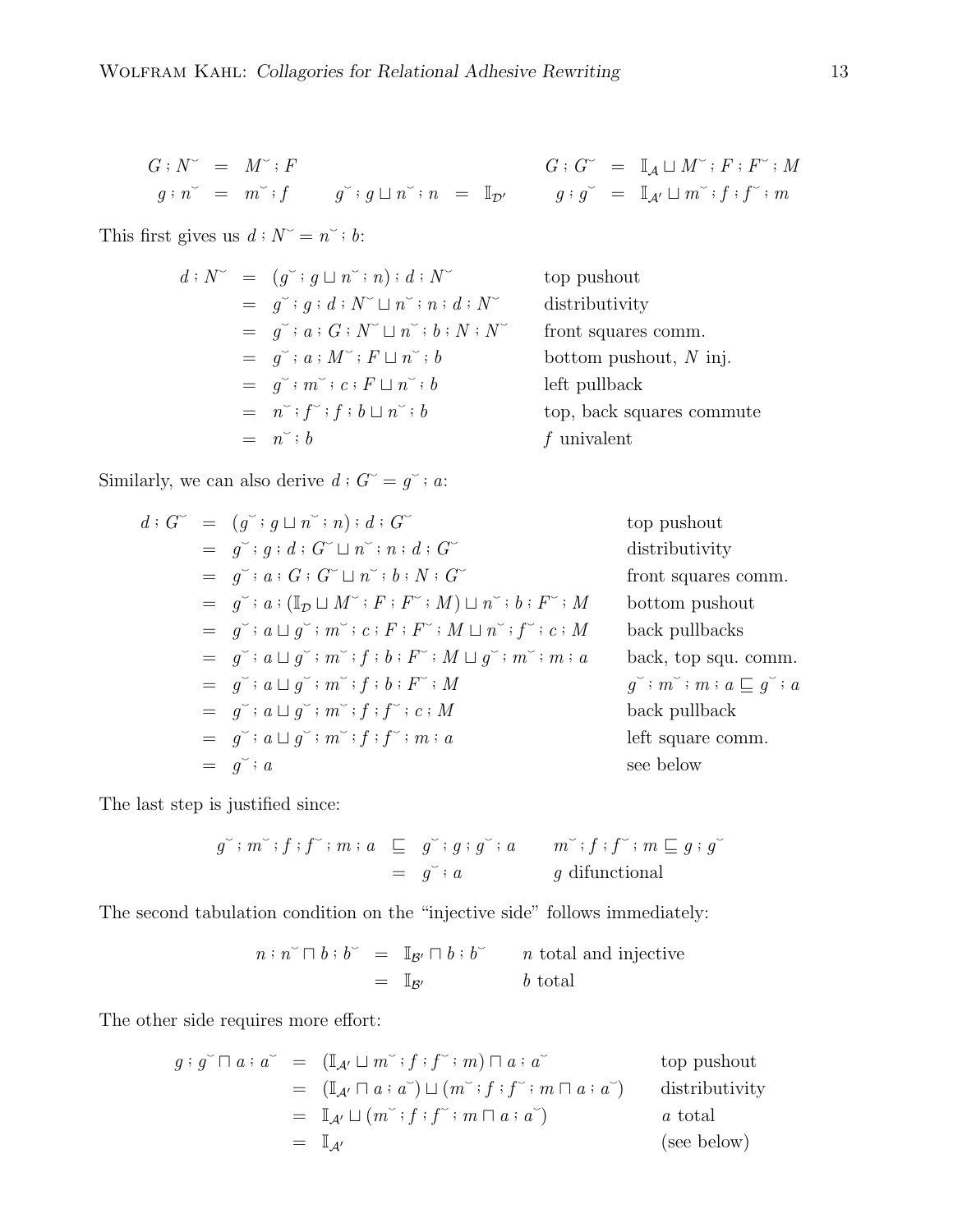The last step is justified by showing the inclusion  $m^{\sim}$ ;  $f$ ;  $f^{\sim}$ ;  $m \sqcap a$ ;  $a^{\sim} \sqsubseteq \mathbb{I}_{\mathcal{A}}$ .

$$
m^{\sim}: f: f^{\sim}: m \sqcap a: a^{\sim} \sqsubseteq m^{\sim}: (f: f^{\sim} \sqcap m: a: a^{\sim}: m^{\sim}): m \qquad \text{modal rule}
$$
\n
$$
= m^{\sim}: (f: f^{\sim} \sqcap c: M: M^{\sim}: c^{\sim}): m \qquad \text{left square commutes}
$$
\n
$$
= m^{\sim}: (f: f^{\sim} \sqcap c: c^{\sim}): m \qquad \qquad M \text{ total and injective}
$$
\n
$$
= m^{\sim}: \mathbb{I}_{c^{\prime}}: m \qquad \qquad \text{back pullback}
$$
\n
$$
\sqsubseteq \mathbb{I}_{\mathcal{A}^{\prime}} \qquad \qquad m \text{ univalent}
$$

The main result of this section is now an immediate consequence of this theorem; note that we do not need difunctional (or transitive) closure for this:

Corollary 5.7 For a bi-tabular collagory C where all monos in Map C are injective in C, the mapping category  $\mathsf{Map}\,\mathbf{C}$  is adhesive. П

(The restriction on monic mappings is necessary since there might, for example, be an object A in C for which the only mapping with target A is  $\mathbb{I}_A$ ; in that case, all mappings  $f : A \to B$ would automatically be monos in Map C regardless whether they are injective in C. Note that f (together with identities) itself forms a tabulation and a co-tabulation for  $f$ .)

This result immediately makes the rewriting concepts and results from [\[LS04\]](#page-23-5), including the local Church-Rosser theorem and the concurrency theorem, available for DPO rewriting defined via tabulations and co-tabulations in the context of collagories.

### <span id="page-13-0"></span>6 Collagories of Semi-Unary Algebras and Bisimulations

In [\[Kah01,](#page-23-1) [Kah04\]](#page-23-2), relational homomorphisms between unary algebras have been shown to form a distributive allegory. In this section we generalise this result to collagories by allowing constant symbols and in turn dropping the zero law requirement.

Most of the mathematical content of this section has been presented and proven in more detail in [\[Kah01,](#page-23-1) [Kah04\]](#page-23-2). Besides the proof of Theorem [6.6,](#page-16-0) also the reformulation using the sort-indexed product category and the forgetful functor  $\mathcal{U}_{\Sigma}$  is new.

**Definition 6.1** A *signature* is a tuple  $(S, \mathcal{F}, \text{src}, \text{trg})$  consisting of

- a set  $S$  of sorts,
- a set  $F$  of function symbols,
- a mapping  $src : \mathcal{F} \to \mathcal{S}^*$  associating with every function symbol the list of its source sorts, and
- a mapping  $\text{trg}: \mathcal{F} \to \mathcal{S}$  associating with every function symbol its target sort.

Such a signature is called *semi-unary* if length( $src(f)$ )  $\leq$  1 for each  $f : \mathcal{F}$ , and *unary* if  $length(src(f)) = 1$  for each  $f : \mathcal{F}$ .  $\Box$ 

For a function symbol  $f : \mathcal{F}$ , we usually employ the shorthand " $f : s_1 \times \cdots \times s_n \to t$ " instead of the rather verbose " $\mathsf{src}(f) = \langle s_1, \ldots, s_n \rangle$  and  $\mathsf{trg}(f) = t$ ". For a zero-ary function symbol, also called *constant symbol*, we write " $f : \mathbb{1} \to t$ ".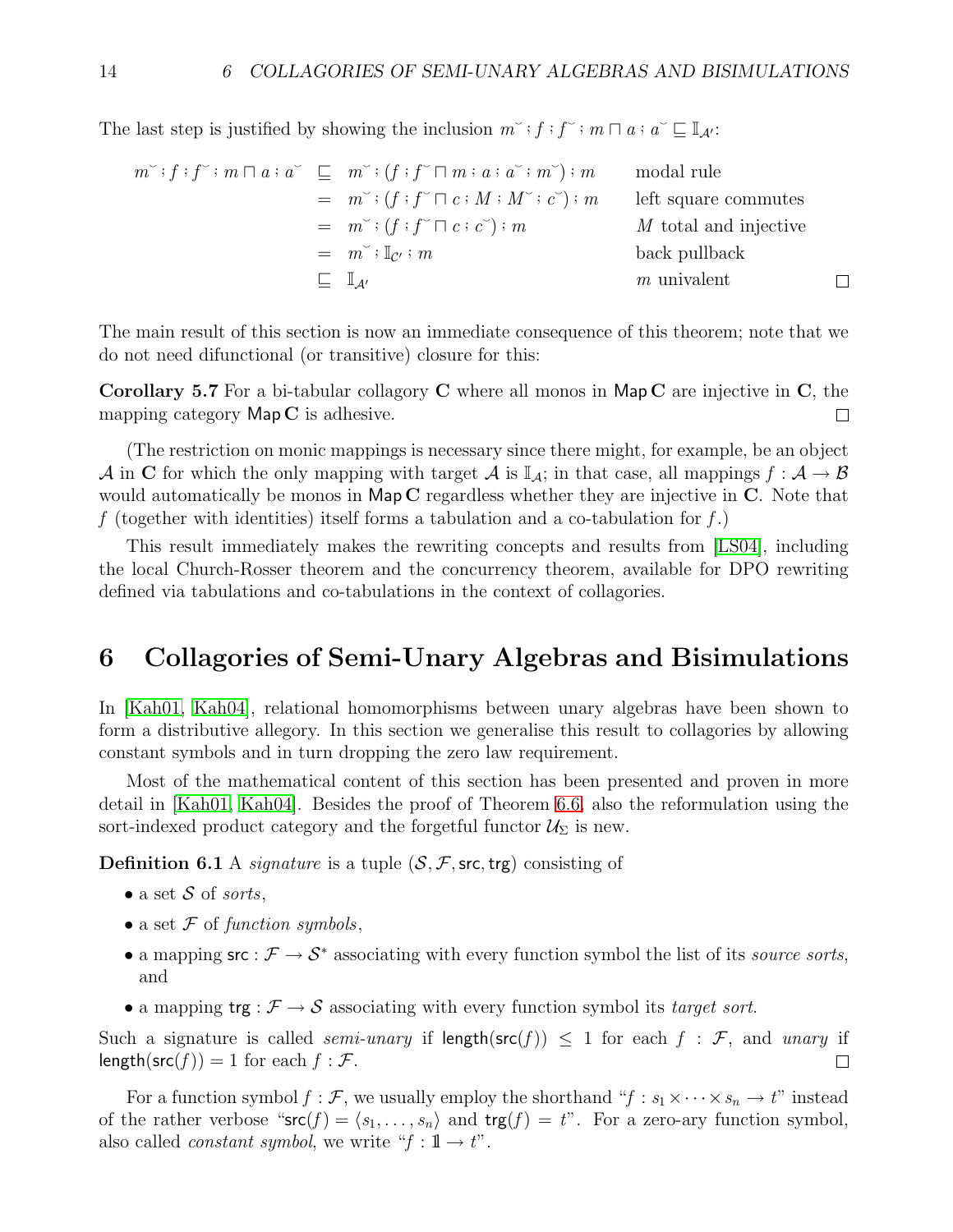The following example signatures will be used for discussion and results in sections [7](#page-19-0) and [8:](#page-20-0)

| $sigGraph := \langle$ sorts: $V, E$    | $sigPointedSet := \langle$ sorts: S        |
|----------------------------------------|--------------------------------------------|
| ops: $s, t : E \rightarrow V$          | ops: point : $1 \rightarrow S$             |
|                                        |                                            |
| $sigPoint := \langle$ sorts: P         | sigPointed := $\langle$ sorts: P, O        |
| ops:                                   | ops: $p : P \rightarrow O$                 |
|                                        |                                            |
| $sigType := \langle$ sorts: T          | $sigTyped := \langle$ sorts: O, T          |
| ops:                                   | ops: $t:0 \rightarrow T$                   |
|                                        |                                            |
| $sigNELabels := \langle$ sorts: NL, EL | $sigLGraph := \langle$ sorts: N, E, NL, EL |
| ops:                                   | ops: $s, t : E \rightarrow N$ ,            |
|                                        | $n: \mathbb{N} \rightarrow \mathbb{N}$ L,  |
|                                        | $e : E \rightarrow EL$                     |
|                                        |                                            |

**Definition 6.2** For a set S (of *sorts*) and a category C, we define  $C^{\mathcal{S}}$ , the S-indexed product *category of*  $C$ , as follows:

- an object A of  $\mathbb{C}^{\mathcal{S}}$  consists of C-objects  $s^{\mathcal{A}}$  for every  $s:\mathcal{S};$
- a morphism  $\Phi: \mathcal{A} \to \mathcal{B}$  of  $\mathbb{C}^{\mathcal{S}}$  is an S-indexed family of C-morphisms  $\Phi = (\Phi_s)_{s:\mathcal{S}}$  such that  $\Phi_s : s^{\mathcal{A}} \to s^{\mathcal{B}}$  for every sort  $s : \mathcal{S}$ .
- composition  $\mathfrak{F}$  and identities  $\mathbb{I}^{\mathcal{S}}$  are defined component-wise;
- if C is an allegory, then inclusion  $\subseteq^{\mathcal{S}}$ , meet  $\sqcap^{\mathcal{S}}$  and converse are defined component-wise;
- if C is collagory, then join  $\sqcup^{\mathcal{S}}$  is defined component-wise.

One easily verifies that the resulting  $S$ -indexed product categories, allegories, and collagories all satisfy the respective axioms.

When defining  $\Sigma$ -algebras in the presence of binary function symbols, we need several technical conditions on direct products [\[Kah01,](#page-23-1) Def. 3.1.12]; for the current study, we can do without direct products (at the cost of some duplication of formalisation for unary and zero-ary function symbols), but we still need allegories for the characterisation of mappings:

**Definition 6.3** Given a signature  $\Sigma = (\mathcal{S}, \mathcal{F}, \mathsf{src}, \mathsf{trg})$  and an allegory C, which has to have a unit 1 if  $\Sigma$  contains constant symbols, an *abstract*  $\Sigma$ -*algebra* over **C** consists of the following items:

- an object  $\mathcal A$  of  $\mathbb C^{\mathcal S}$ ,
- for every function symbol  $f: \mathcal{F}$  with  $f: s \to t$  a mapping  $f^{\mathcal{A}}: s^{\mathcal{A}} \to t^{\mathcal{A}}$  in C.
- for every constant symbol  $c:\mathcal{F}$  with  $c: \mathbb{1} \to t$  a mapping  $c^{\mathcal{A}}: \mathbb{1} \to t^{\mathcal{A}}$  in C.

 $\Box$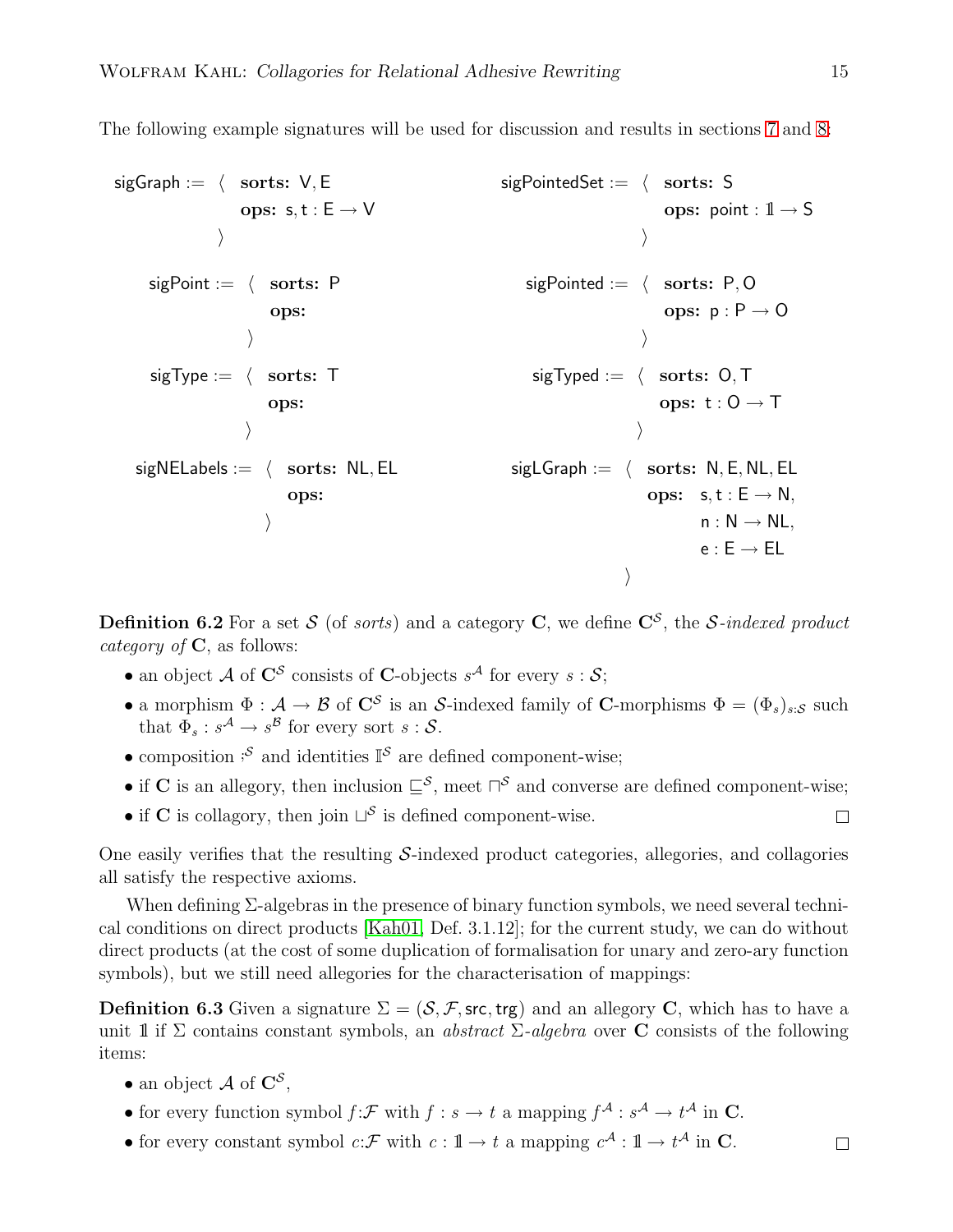It is important to note that, where we use sets as carriers, we have no restriction to non-empty sets — unlike most of the universal algebra literature.

Since we use this definition to construct an allegory with abstract  $\Sigma$ -algebras as objects, the generality of discussing *abstract*  $\Sigma$ -algebras over allegories allows us to stack this construction at no cost at all, with possibly different signatures at every level, building for example graphs where the nodes and edges are hypergraphs and hypergraph morphisms.

The morphisms in allegories of  $\Sigma$ -algebras have to behave "essentially like relations", and so it is only natural that we consider a relational generalisation of conventional (functional) Σ-homomorphisms. For arbitrary signatures, this has been presented in [\[Kah01\]](#page-23-1). For unary signatures, one naturally starts with defining L-simulations satisfying  $\Phi_s^-; f^{\tilde{A}} \sqsubseteq f^{\tilde{B}}; \Phi_t^-$  according to de Roever and Engelhardt [\[dRE98\]](#page-23-11), and then proceeds to L-simulations for which their converse is an L-simulation, too; these are called "bisimulations" in [\[Kah04\]](#page-23-2).

**Definition 6.4** Let a signature  $\Sigma = (\mathcal{S}, \mathcal{F}, \mathsf{src}, \mathsf{trg})$ , an allegory C, and two abstract  $\Sigma$ -algebras  $\mathcal A$  and  $\mathcal B$  over C be given.

A  $\Sigma$ -bisimulation from A to B is a  $\mathbb{C}^{\mathcal{S}}$ -morphisms from A to B such that for every function symbol  $f \in \mathcal{F}$  with  $f : s \to t$  and every constant symbol  $c \in \mathcal{F}$  with  $c : \mathbb{I} \to t$  the following inclusions hold:

$$
\Phi_s
$$
;  $f^{\mathcal{B}} \sqsubseteq f^{\mathcal{A}}$ ;  $\Phi_t$ , and  $c^{\mathcal{B}} \sqsubseteq c^{\mathcal{A}}$ ;  $\Phi_t$ .

In the allegory C, this gives rise to the following sub-commuting diagrams (including one for the *n*-ary case):

$$
\begin{array}{ccccccc}\n1 & \frac{c^{\mathcal{A}}}{\sqrt{1-\frac{1}{c^{3}}}} & t^{\mathcal{A}} & s^{\mathcal{A}} & \frac{f^{\mathcal{A}}}{\sqrt{1-\frac{1}{c^{3}}}} & t^{\mathcal{A}} & s^{\mathcal{A}}_{1} \times \cdots \times s^{\mathcal{A}}_{n} & \frac{g^{\mathcal{A}}}{\sqrt{1-\frac{1}{c^{3}}}} & t^{\mathcal{A}} \\
1 & \sqrt{\frac{1}{c^{3}}} & t^{\mathcal{B}} & s^{\mathcal{B}} & \frac{f^{\mathcal{B}}}{\sqrt{1-\frac{1}{c^{3}}}} & t^{\mathcal{B}} & s^{\mathcal{B}} & \frac{f^{\mathcal{B}}}{\sqrt{1-\frac{1}{c^{3}}}} & t^{\mathcal{B}} & s^{\mathcal{B}}_{1} \times \cdots \times s^{\mathcal{B}}_{n} & \frac{f^{\mathcal{B}}}{\sqrt{1-\frac{1}{c^{3}}}} & t^{\mathcal{B}}\n\end{array}
$$

Using Σ-algebras over C as objects and Σ-bisimulations as morphisms defines a category  $\mathbb{C}^{\Sigma}$ with an obvious "underlying" functor  $\mathcal{U}_{\Sigma}: \mathbb{C}^{\Sigma} \to \mathbb{C}^{\mathcal{S}}$ .

This "forgetful" functor  $\mathcal{U}_{\Sigma}$  is faithful. If **C** is an allegory, then  $\mathcal{U}_{\Sigma}$  reflects inclusion, meets and converse in the sense that these can be defined for  $\mathbb{C}^{\Sigma}$  via their  $\mathcal{U}_{\Sigma}$  images. Therefore,  $\mathbb{C}^{\Sigma}$ is an allegory, too [\[Kah01,](#page-23-1) Thm. 3.2.6].

We may observe a few simple facts:

- If C contains an initial object  $\varnothing$ , and  $\Sigma$  contains no constants, then we obtain an initial object  $\mathbb{O}_{\Sigma}$  in  $\mathbb{C}^{\Sigma}$  by choosing  $s^{\mathbb{O}_{\Sigma}} = \varnothing$  for each sort s and  $f^{\mathbb{O}_{\Sigma}} = \mathbb{I}_{\varnothing}$  for each function symbol  $f$ .
- If C contains a unit 1, then we obtain a unit  $1\!\!1_{\Sigma}$  in  $\mathbb{C}^{\Sigma}$  by choosing  $s^{1\!\!1_{\Sigma}} = 1$  for each sort s and  $f^{\mathbb{1}_{\Sigma}} = \mathbb{I}_{\mathbb{1}}$  for each function symbol f.

Conventional Σ-algebra homomorphisms are just mappings in the allegory  $Rel^{\Sigma}$  of concrete  $\Sigma$ -algebras over the allegory Rel of sets and concrete relations.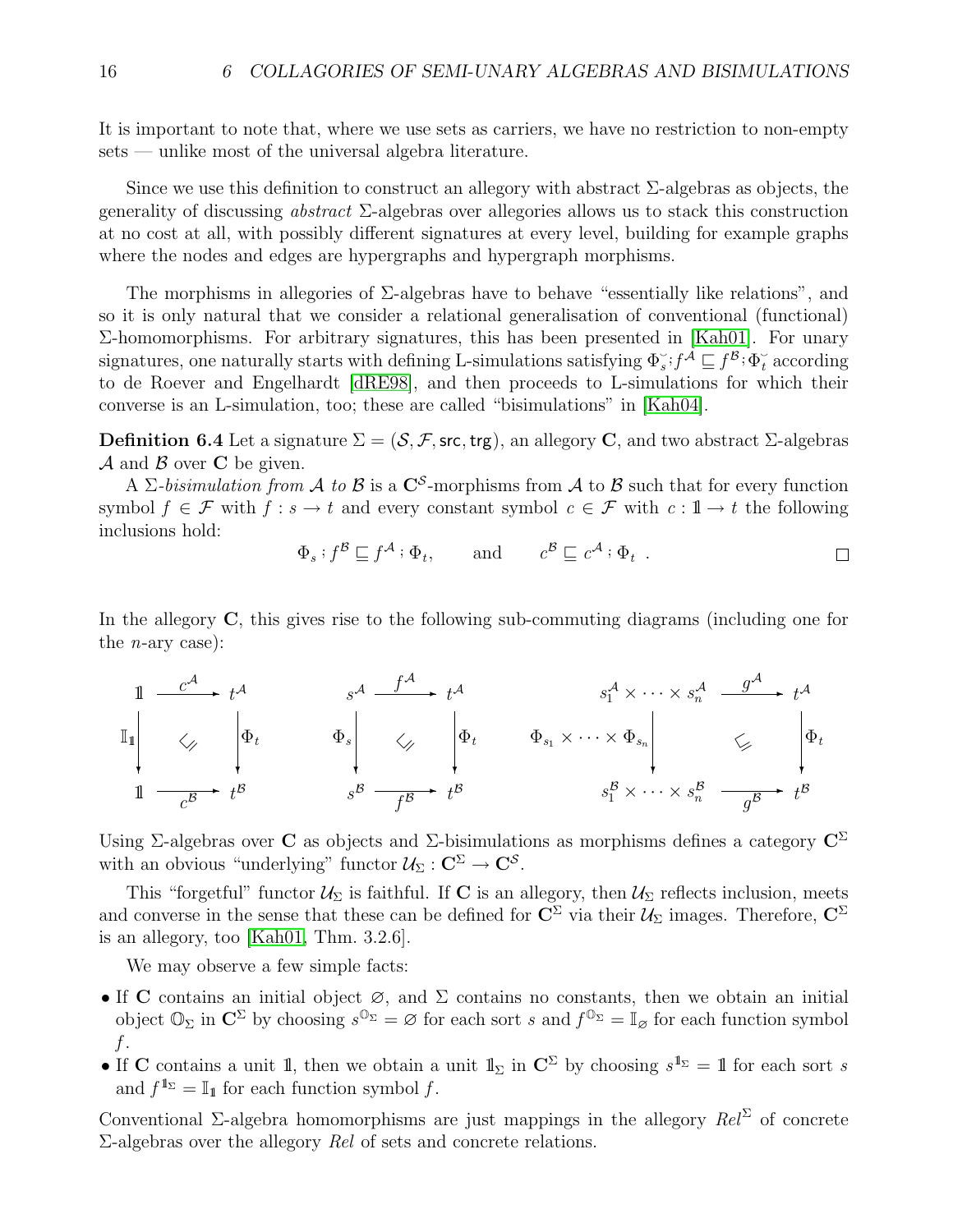If  $\Sigma$  contains a constant symbol, then even if the allegory **C** has least morphisms, then least homomorphisms in  $\mathbb{C}^{\mathcal{S}}$  are not generally in the range of  $\mathcal{U}_{\Sigma}$ , and even if  $\mathbb{C}^{\Sigma}$  does have least morphisms, the zero law will in general not hold for them, no matter whether it holds in C.

If  $\Sigma$  contains a function symbol of arity at least 2, then even if **C** is an upper-semilattice category, then  $\mathcal{U}_{\Sigma}$  does not reflect joins, in the sense that  $\mathcal{U}_{\Sigma}(\Phi) \sqcup^{\mathcal{S}} \mathcal{U}_{\Sigma}(\Psi)$  is not necessarily in the range of  $\mathcal{U}_{\Sigma}$ . Furthermore, even if  $\mathbb{C}^{\Sigma}$  has joins, composition will, in presence of function symbols of arity at least 2, in general not distribute over these joins (since non-empty joins do not distribute over the product  $\times$  occurring in the homomorphism condition) so  $\overline{C}^{\Sigma}$  will not be an upper-semilattice category.

<span id="page-16-1"></span>For semi-unary signatures, however,  $\mathcal{U}_{\Sigma}$  does reflect joins:

**Lemma 6.5** If C is an upper-semilattice category,  $\Sigma$  is a semi-unary signature, and  $\Phi, \Psi : \mathcal{A} \to$ B are two ∑-bisimulations, then  $\Phi \sqcup^S \Psi$  is a ∑-bisimulation, too, and is the join in  $\mathbb{C}^{\Sigma}$  of  $\Phi$ and  $\Psi$ , that is,  $\Phi \sqcup^{\Sigma} \Psi = \Phi \sqcup^{\mathcal{S}} \Psi$ .

PROOF: We need to check the bisimulation conditions for unary function symbols  $f : s \to t$ and for constant symbols  $c: 1 \rightarrow t$ :

$$
(\Phi \sqcup^S \Psi)_s : f^{\mathcal{B}} = (\Phi_s \sqcup \Psi_s) : f^{\mathcal{B}} = \Phi_s : f^{\mathcal{B}} \sqcup \Psi_s : f^{\mathcal{B}}
$$
  
\n
$$
\sqsubseteq f^{\mathcal{A}} : \Phi_t \sqcup f^{\mathcal{A}} : \Psi_t = f^{\mathcal{A}} : (\Phi_t \sqcup \Psi_t) = f^{\mathcal{A}} : (\Phi \sqcup^S \Psi)_t
$$
  
\n
$$
c^{\mathcal{B}} \sqsubseteq c^{\mathcal{A}} : \Phi_t \sqcup c^{\mathcal{A}} : \Psi_t = c^{\mathcal{A}} : (\Phi_t \sqcup \Psi_t) = c^{\mathcal{A}} : (\Phi \sqcup^S \Psi)_t
$$

The equation  $\Phi \sqcup^{\Sigma} \Psi = \Phi \sqcup^{\mathcal{S}} \Psi$  follows from the reflection of inclusion by  $\mathcal{U}_{\Sigma}$ .

Given the closure of  $\Sigma$ -bisimulations under the converse, meet, and join operations in  $\mathbb{C}^{\mathcal{S}}$ , properties of C-morphisms for these operations are inherited by  $\Sigma$ -bisimulations because of the component-wise definitions, and we obtain:

<span id="page-16-0"></span>**Theorem 6.6** If  $\Sigma$  is a semi-unary signature and **C** is a collagory, then  $\mathbb{C}^{\Sigma}$  is a collagory, too.  $\Box$ 

If C has tabulations (respectively co-tabulations), the sort-indexed product category  $\mathbb{C}^{\mathcal{S}}$  obviously has tabulations (respectively co-tabulations), too, and they can be calculated componentwise. Perhaps surprisingly, these can be extended to the collagory  $\mathbb{C}^{\Sigma}$  of bisimulations between Σ-algebras without problems; we just need to provide definitions for the function symbols of the "new" objects, and verify all relevant conditions:

**Theorem 6.7** If  $\Sigma = (\mathcal{S}, \mathcal{F}, \text{src}, \text{trg})$  is a semi-unary signature and C is an allegory, and  $\mathcal{B}\leftarrow P$   $\mathcal{A}\leftarrow Q\leftarrow C$  is a tabulation in  $C^{\mathcal{S}}$  of the  $\Sigma$ -bisimulation  $V: \mathcal{B} \to \mathcal{C}$ , i.e., for each sort  $s: \mathcal{S}, \mathcal{B} \stackrel{P_s}{\longrightarrow} \mathcal{A} \stackrel{Q_s}{\longrightarrow} \mathcal{C}$  is a tabulation of  $V_s : s^{\mathcal{B}} \to s^{\mathcal{C}}$ , then we define for each function symbol  $f : s \to t$  and each constant symbol  $c : \mathbb{1} \to t$  in  $\Sigma$ :

$$
f^{\mathcal{A}} := P_s : f^{\mathcal{B}} : P_t^{\sim} \cap Q_s : f^{\mathcal{C}} : Q_t^{\sim}
$$
  

$$
c^{\mathcal{A}} := c^{\mathcal{B}} : P_t^{\sim} \cap c^{\mathcal{C}} : Q_t^{\sim}
$$

Then A turns into a  $\Sigma$ -algebra and P and Q are  $\Sigma$ -bisimulations, too, so  $\mathcal{B} \stackrel{P}{\longleftarrow} \mathcal{A} \stackrel{Q}{\longrightarrow} \mathcal{C}$  is a tabulation in  $\mathbb{C}^{\Sigma}$ .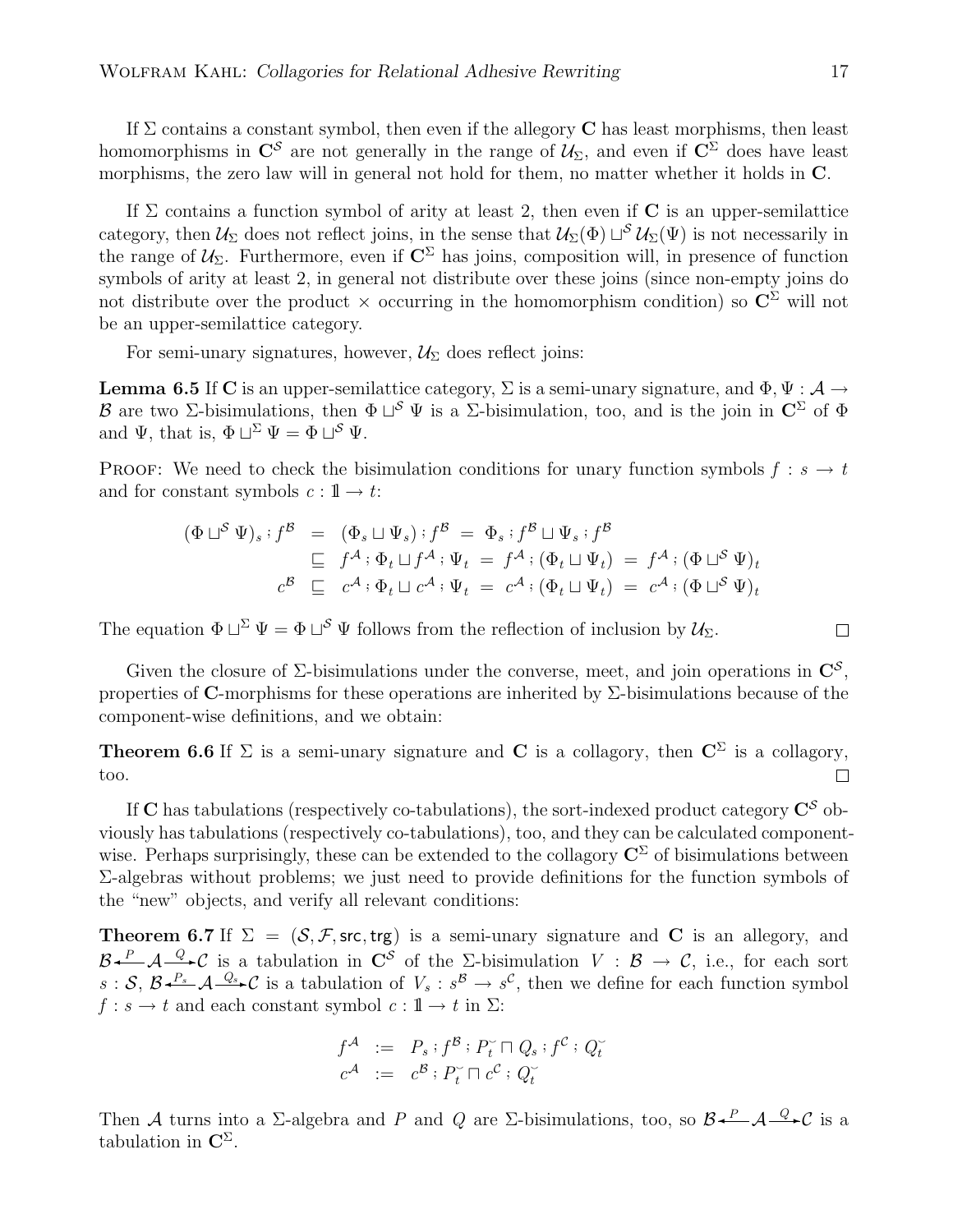PROOF: We first show the bisimulation conditions for  $P$ ; those for  $Q$  follow analogously:

$$
P_s: f^{\mathcal{B}} = (P_s \sqcap Q_s : Q_s^{\smile}; P_s) : f^{\mathcal{B}} \qquad Q_s \text{ total}
$$
  
\n
$$
= (P_s \sqcap Q_s : V_s^{\smile}) : f^{\mathcal{B}} \qquad \text{tabulation of } V_s
$$
  
\n
$$
\sqsubseteq P_s : f^{\mathcal{B}} \sqcap Q_s : V_s^{\smile}; f^{\mathcal{B}} \qquad \text{meet-subdistributivity}
$$
  
\n
$$
\sqsubseteq P_s : f^{\mathcal{B}} \sqcap Q_s : f^{\mathcal{C}} : V_t^{\smile} \qquad V^{\smile} \text{ bisimulation}
$$
  
\n
$$
= P_s : f^{\mathcal{B}} \sqcap Q_s : f^{\mathcal{C}} : Q_t^{\smile}; P_t \qquad \text{tabulation of } V_t
$$
  
\n
$$
= (P_s : f^{\mathcal{B}} : P_t^{\smile} \sqcap Q_s : f^{\mathcal{C}} : Q_t^{\smile}); P_t \qquad P_t \text{ univalent}
$$
  
\n
$$
= f^{\mathcal{A}} : P_t \qquad \text{Def. } f^{\mathcal{A}}
$$
  
\n
$$
c^{\mathcal{B}} = c^{\mathcal{B}} \sqcap c^{\mathcal{C}} : V_t^{\smile} \qquad \text{V}^{\smile} \text{ bisimulation of } V_t
$$
  
\n
$$
= c^{\mathcal{B}} \sqcap c^{\mathcal{C}} : Q_t^{\smile}; P_t \qquad \text{tabulation of } V_t
$$
  
\n
$$
= (c^{\mathcal{B}} : P_t^{\smile} \sqcap c^{\mathcal{C}} : Q_t^{\smile}); P_t \qquad \text{P}_t \text{ univalent}
$$
  
\n
$$
= c^{\mathcal{A}} : P_t \qquad \text{Def. } c^{\mathcal{A}}
$$

Next we show that  $f^{\mathcal{A}}$  and  $c^{\mathcal{A}}$  are univalent:

$$
(f^{A})^{\sim} : f^{A} = (P_{t} : (f^{B})^{\sim} : P_{s}^{\sim} \sqcap Q_{t} : (f^{C})^{\sim} : Q_{s}^{\sim})
$$
  
\n
$$
: (P_{s} : f^{B} : P_{t}^{\sim} \sqcap Q_{s} : f^{C} : Q_{t}^{\sim})
$$
  
\n
$$
\sqsubseteq P_{t} : (f^{B})^{\sim} : P_{s}^{\sim} : P_{s} : f^{B} : P_{t}^{\sim} \sqcap
$$
  
\n
$$
Q_{t} : (f^{C})^{\sim} : Q_{s}^{\sim} : Q_{s} : f^{C} : Q_{t}^{\sim}
$$
  
\n
$$
\sqsubseteq P_{t} : (f^{B})^{\sim} : f^{B} : P_{t}^{\sim} \sqcap Q_{t} : (f^{C})^{\sim} : f^{C} : Q_{t}^{\sim}
$$
  
\n
$$
\sqsubseteq P_{t} : P_{t}^{\sim} \sqcap Q_{t} : Q_{t}^{\sim}
$$
  
\n
$$
= \mathbb{I}_{t}A
$$
  
\n
$$
(c^{A})^{\sim} : c^{A} = (P_{t} : (c^{B})^{\sim} \sqcap Q_{t} : (c^{C})^{\sim}) : (c^{B} : P_{t}^{\sim} \sqcap c^{C} : Q_{t}^{\sim})
$$
  
\n
$$
\sqsubseteq P_{t} : (c^{B})^{\sim} : c^{B} : P_{t}^{\sim} \sqcap Q_{t} : (c^{C})^{\sim} : c^{C} : Q_{t}^{\sim})
$$
  
\n
$$
\sqsubseteq P_{t} : P_{t}^{\sim} \sqcap Q_{t} : Q_{t}^{\sim}
$$
  
\n
$$
= \mathbb{I}_{t}A
$$
  
\n
$$
= \mathbb{I}_{t}A
$$
  
\n
$$
= \mathbb{I}_{t}A
$$
  
\n
$$
= \mathbb{I}_{t}A
$$
  
\n
$$
= \mathbb{I}_{t}A
$$
  
\n
$$
= \mathbb{I}_{t}A
$$
  
\n
$$
= \mathbb{I}_{t}A
$$
  
\n
$$
= \mathbb{I}_{t}A
$$
  
\n
$$
= \
$$

For showing totality of  $f^{\mathcal{A}}$  and  $c^{\mathcal{A}}$ , we use all the above:

$$
f^{A} : (f^{A})^{\sim} = f^{A} : (P_{t} : (f^{B})^{\sim} : P_{s}^{\sim} \sqcap Q_{t} : (f^{C})^{\sim} : Q_{s}^{\sim})
$$
  
\n
$$
= f^{A} : P_{t} : (f^{B})^{\sim} : P_{s}^{\sim} \sqcap f^{A} : Q_{t} : (f^{C})^{\sim} : Q_{s}^{\sim} f^{A} \text{ univalent}
$$
  
\n
$$
\equiv P_{s} : f^{B} : (f^{B})^{\sim} : P_{s}^{\sim} \sqcap Q_{s} : f^{C} : (f^{C})^{\sim} : Q_{s}^{\sim} P, Q \text{ bism.}
$$
  
\n
$$
\equiv P_{s} : P_{s}^{\sim} \sqcap Q_{s} : Q_{s}^{\sim} f^{B}, f^{C} \text{ total}
$$
  
\n
$$
= \mathbb{I}_{s^{A}}
$$
  
\n
$$
c^{A} : (c^{A})^{\sim} = c^{A} : (P_{t} : (c^{B})^{\sim} \sqcap Q_{t} : (c^{C})^{\sim})
$$
  
\n
$$
= c^{A} : P_{t} : (c^{B})^{\sim} \sqcap c^{A} : Q_{t} : (c^{C})^{\sim}
$$
  
\n
$$
= c^{B} : (c^{B})^{\sim} \sqcap c^{C} : (c^{C})^{\sim} P, Q \text{ bism.}
$$
  
\n
$$
\equiv \mathbb{I}_{\mathbb{I}} f^{B} : Q^{B} \text{ total}
$$
  
\n
$$
= \mathbb{I}_{\mathbb{I}} f^{B} : Q^{B} \text{ total}
$$
  
\n
$$
= \mathbb{I}_{\mathbb{I}} f^{B} : Q^{B} \text{ total}
$$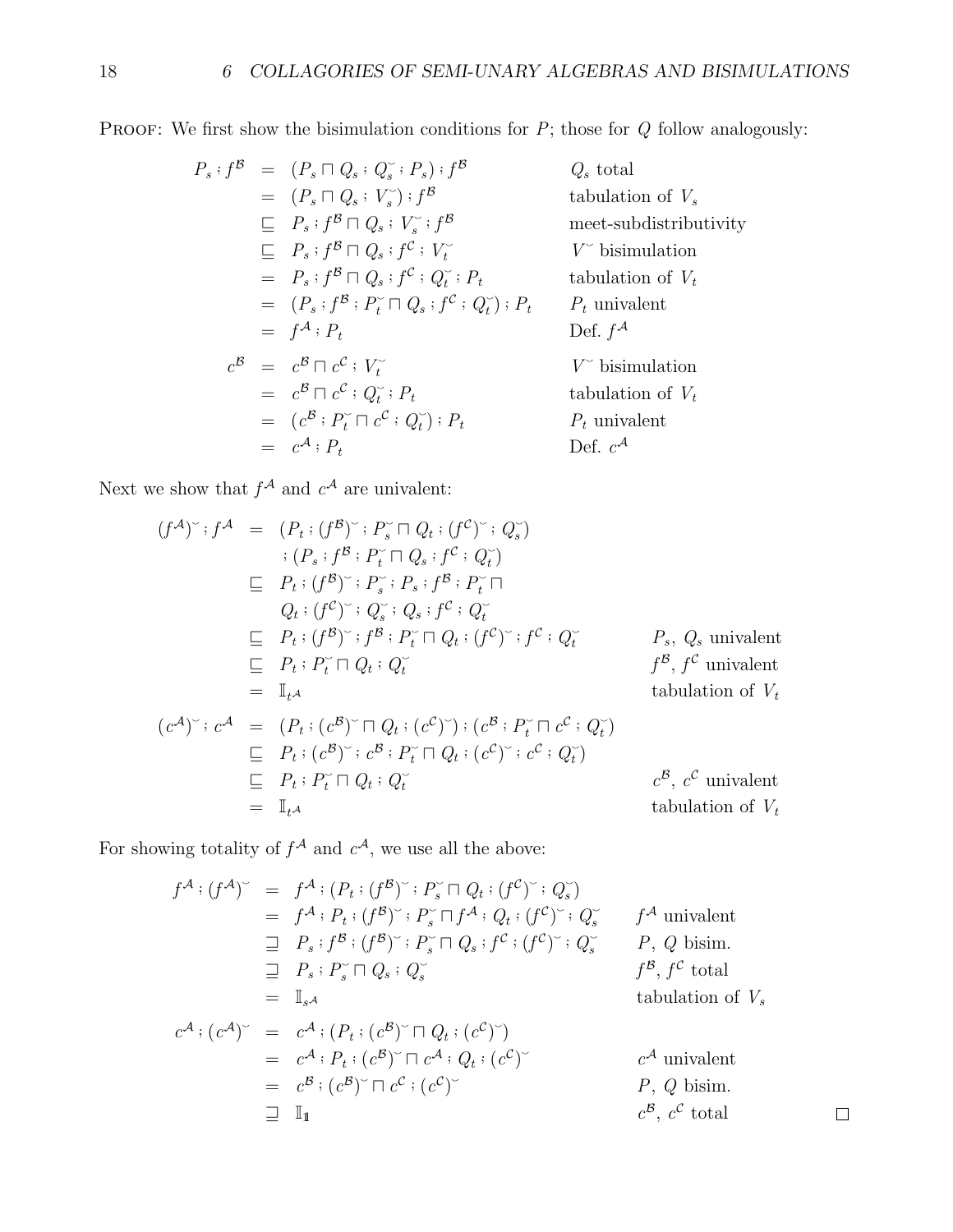**Theorem 6.8** If  $\Sigma = (\mathcal{S}, \mathcal{F}, \text{src}, \text{trg})$  is a semi-unary signature and C is a collagory, and  $B \rightarrow \infty$   $\rightarrow \infty$  is a co-tabulation in  $\mathbb{C}^{\mathcal{S}}$  of the  $\Sigma$ -bisimulation  $W : \mathcal{B} \rightarrow \mathcal{C}$ , i.e., for each sort  $s: \mathcal{S}, \mathcal{B} \longrightarrow \mathcal{D} \longrightarrow \mathcal{S}$  is a tabulation of  $W_s: s^{\mathcal{B}} \longrightarrow s^{\mathcal{C}}$ , then we define for each function symbol  $f : s \to t$  and each constant symbol  $c : \mathbb{I} \to t$  in  $\Sigma$ :

$$
\begin{array}{rcl}\nf^{\mathcal{D}} & := & R_s^{\sim} : f^{\mathcal{B}} : R_t \sqcup S_s^{\sim} : f^{\mathcal{C}} : S_t \\
c^{\mathcal{D}} & := & c^{\mathcal{B}} : R_t \sqcup c^{\mathcal{C}} : S_t\n\end{array}
$$

Then D turns into a  $\Sigma$ -algebra and R and S are  $\Sigma$ -bisimulations, too, so  $\mathcal{B}\longrightarrow\mathcal{D}\longrightarrow\mathcal{S}\longrightarrow\mathcal{C}$  is a co-tabulation in  $\mathbb{C}^{\Sigma}$ .

PROOF: We first show the bisimulation conditions for  $R$ ; those for  $S$  follow analogously:

$$
R_s : f^{\mathcal{D}} = R_s : (R_s^{\sim} : f^{\mathcal{B}} : R_t \sqcup S_s^{\sim} : f^{\mathcal{C}} : S_t) \qquad \text{Def. } f^{\mathcal{A}}
$$
\n
$$
= R_s : R_s^{\sim} : f^{\mathcal{B}} : R_t \sqcup R_s : S_s^{\sim} : f^{\mathcal{C}} : S_t \qquad \text{join distr.}
$$
\n
$$
= (\mathbb{I}_{s^{\mathcal{B}}} \sqcup W_s : W_s^{\sim}) : f^{\mathcal{B}} : R_t \sqcup W_s : f^{\mathcal{C}} : S_t \qquad \text{co-tabulation of } W_s
$$
\n
$$
= f^{\mathcal{B}} : R_t \sqcup W_s : W_s^{\sim}) : f^{\mathcal{B}} : R_t \sqcup W_s : f^{\mathcal{C}} : S_t \qquad \text{Join distr.}
$$
\n
$$
\sqsubseteq f^{\mathcal{B}} : R_t \sqcup W_s : f^{\mathcal{C}} : W_t^{\sim} : R_t \sqcup W_s : f^{\mathcal{C}} : S_t \qquad \text{for bisimulation}
$$
\n
$$
\sqsubseteq f^{\mathcal{B}} : R_t \sqcup f^{\mathcal{B}} : W_t : S_t \qquad \text{co-tabulation of } W_t
$$
\n
$$
\sqsubseteq f^{\mathcal{B}} : R_t \sqcup f^{\mathcal{B}} : W_t : S_t \qquad \text{for bisimulation}
$$
\n
$$
c^{\mathcal{D}} = c^{\mathcal{B}} : R_t \sqcup c^{\mathcal{C}} : S_t \qquad \text{Def. } c^{\mathcal{D}}
$$
\n
$$
= c^{\mathcal{B}} : R_t \sqcup c^{\mathcal{B}} : W_t^{\sim} : S_t \qquad \text{Def. } c^{\mathcal{D}}
$$
\n
$$
= c^{\mathcal{B}} : R_t \sqcup c^{\mathcal{B}} : W_t^{\sim} : S_t \qquad \text{for tabil}
$$

Totality and univalence of  $c^{\mathcal{D}}$  follows immediately from  $c^{\mathcal{D}} = c^{\mathcal{B}} : R_t$  shown above; for  $f^{\mathcal{D}}$ , we easily obtain totality:

$$
f^{D} : (f^{D})^{\sim} = (R_{s}^{\sim} : f^{B} : R_{t} \sqcup S_{s}^{\sim} : f^{C} : S_{t})
$$
  
\n
$$
: (R_{t}^{\sim} : (f^{B})^{\sim} : R_{s} \sqcup S_{t}^{\sim} : (f^{C})^{\sim} : S_{s})
$$
  
\n
$$
\sqsupseteq R_{s}^{\sim} : f^{B} : R_{t} : R_{t}^{\sim} : (f^{B})^{\sim} : R_{s}
$$
  
\n
$$
: S_{s}^{\sim} : f^{C} : S_{t} : S_{t}^{\sim} : (f^{C})^{\sim} : S_{s}
$$
  
\n
$$
\sqsupseteq R_{s}^{\sim} : R_{s} : S_{s}^{\sim} : S_{s}
$$
  
\n
$$
= I_{s}^{\sim} \text{no-tabulation of } W_{s}
$$

Univalence of  $f^{\mathcal{D}}$ :

$$
(f^{\mathcal{D}})^{\sim} : f^{\mathcal{D}} = (R_t^{\sim} : (f^{\mathcal{B}})^{\sim} : R_s \sqcup S_t^{\sim} : (f^{\mathcal{C}})^{\sim} : S_s) : f^{\mathcal{D}}
$$
  
\n
$$
= R_t^{\sim} : (f^{\mathcal{B}})^{\sim} : R_s : f^{\mathcal{D}} \sqcup S_t^{\sim} : (f^{\mathcal{C}})^{\sim} : S_s : f^{\mathcal{D}}
$$
 join distr.  
\n
$$
\subseteq R_t^{\sim} : (f^{\mathcal{B}})^{\sim} : f^{\mathcal{B}} : R_t \sqcup S_t^{\sim} : (f^{\mathcal{C}})^{\sim} : f^{\mathcal{C}} : S_t \qquad R, S \text{ bisimul.}
$$
  
\n
$$
\subseteq R_t^{\sim} : R_t \sqcup S_t^{\sim} : S_t \qquad f^{\mathcal{B}}, f^{\mathcal{C}} \text{ univalent}
$$
  
\n
$$
= \mathbb{I}_{t^{\mathcal{D}}} \qquad \text{co-tabulation of } W_t \qquad \square
$$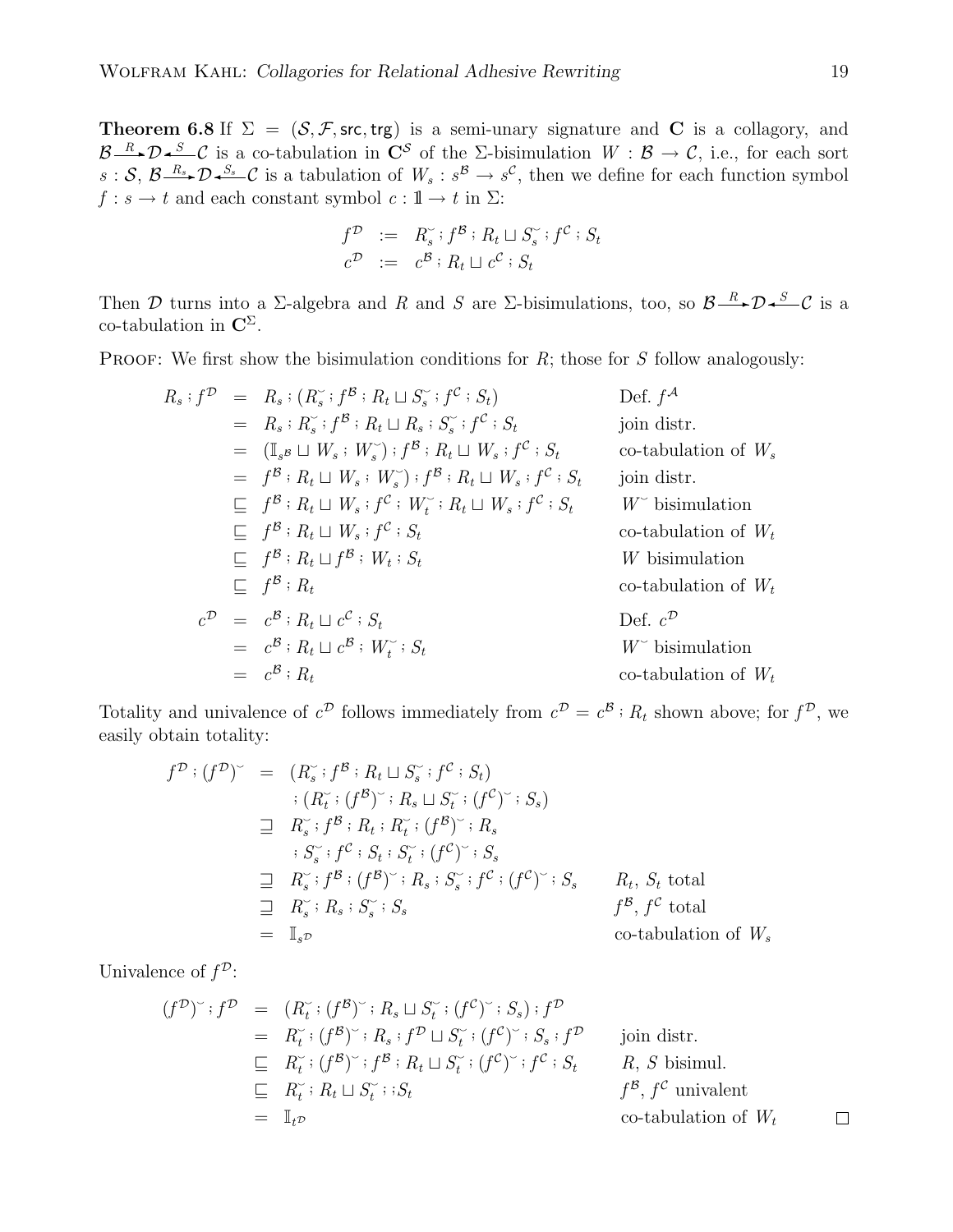$\Box$ 

## <span id="page-19-0"></span>7 Reducts Along Signature Homomorphisms

While the concept of  $\Sigma$ -algebra is sufficient to capture, for example, unlabelled graphs as sigGraph-algebras, categories of labelled graphs are frequently considered as having fixed label sets, which means that only certain sub-categories of  $Set^{\text{sigLGraph}}$  are considered.

We use the concept of *reducts* to formalise this in a general way. In the example, we consider the reduct of  $Set^{\text{sigLGraph}}$  to the sub-signature sigNELabels. The fixed label sets under consideration form a one-object sub-category  $\breve{\mathbf{K}}$  of  $Set^{\text{sigNELabels}}$ , and in order to obtain graphs labelled over these label sets, we restrict attention to objects in  $Set^{\mathsf{sigLGraph}}$  for which the reduct lies in that sub-category K.

The current section introduces and studies the reduct relator. This is employed in Sect. [8](#page-20-0) to implement the restriction of Σ-algebra collagories via reduct-side sub-categories. This single construction principle for generating concrete bi-tabular collagories corresponds, as shown in Corollary [8.7,](#page-22-1) to several categorical constructions that are known for adhesive categories.

**Definition 7.1** Let  $\Sigma = (\mathcal{S}, \mathcal{F}, \mathsf{src}, \mathsf{trg})$  and  $\Sigma_R = (\mathcal{S}_R, \mathcal{F}_R, \mathsf{src}_R, \mathsf{trg}_R)$  be two signatures, and let  $\sigma : \Sigma_R \to \Sigma$  be a signature homomorphism.

For any Σ-algebra A, such a signature homomorphism  $\sigma : \Sigma_R \to \Sigma$  induces a  $\Sigma_R$ -algebra  $\mathcal{A} \times \sigma$ , the  $\sigma$ -reduct of  $\mathcal{A}$ , in the following way:

- For every sort  $r : S_{R}$ , its carrier is  $r^{\mathcal{A}|\sigma} = (\sigma r)^{\mathcal{A}};$
- for every function symbol  $f \in \mathcal{F}_{R}$ , its interpretation is  $f^{\mathcal{A}|\sigma} = (\sigma f)^{\mathcal{A}}$ .

It is easy to verify that  $A|\sigma$  is indeed a  $\Sigma_R$ -algebra.

If  $\sigma : \Sigma_R \to \Sigma$  is a sub-signature embedding, then we also call  $\mathcal{A} | \sigma$  the  $\Sigma_R$ -reduct of  $\mathcal{A}$  and write also  $\mathcal{A} \Sigma_{\rm R}$ .

Since our signatures are a special case of sketches [\[BW99,](#page-23-12) Chapters 4,7,8,10],  $\sigma$  is a special case of what Barr and Wells call "model category functor". We complete the definition and show that is is a relator:

**Definition 7.2** For a signature homomorphism  $\sigma : \Sigma_R \to \Sigma$ , the  $\sigma$ -reduct of a  $\mathbb{C}^S$ -morphism  $\Phi = (\Phi_s)_{s:\mathcal{S}}$  is the  $\mathbf{C}^{\mathcal{S}_{\text{R}}}$ -morphism  $\Phi | \sigma = ((\Phi | \sigma)_r)_{r:\mathcal{S}_{\text{R}}}$  with  $(\Phi | \sigma)_r := \Phi_{\sigma r}$  for every  $r:\mathcal{S}_{\text{R}}$ .

**Proposition 7.3** For a signature homomorphism  $\sigma : \Sigma_R \to \Sigma$ , the  $\sigma$ -reduct of a  $\Sigma$ -bisimulation is a  $\Sigma_{\rm R}$ -bisimulation.

Furthermore, the reduct operation  $\sigma$  is an allegory relator from  $\mathbb{C}^{\Sigma}$  to  $\mathbb{C}^{\Sigma_{\mathrm{R}}}$  and therefore also a functor from  $\mathsf{Map}(\mathbf{C}^{\Sigma})$  to  $\mathsf{Map}(\mathbf{C}^{\Sigma_{\mathrm{R}}})$ .

PROOF: Bisimulation property: For any  $n$ -ary function symbol (we do not need the restriction to semi-unary signatures here)  $f : r_1 \times \cdots \times r_n \to q$  in  $\mathcal{F}_{\mathbb{R}}$ :

$$
((\Phi|\sigma)_{r_1} \times \cdots \times (\Phi|\sigma)_{r_n}) : f^{\mathcal{B}|\sigma}
$$
  
=  $(\Phi_{\sigma r_1} \times \cdots \times \Phi_{\sigma r_n}) : (\sigma f)^{\mathcal{B}} \subseteq (\sigma f)^{\mathcal{A}} : \Phi_{\sigma q} = f^{\mathcal{A}|\sigma} : (\Phi|\sigma)_{q}$ 

Preservation of identities:

$$
\mathbb{I}_{\mathcal{A}}|\sigma = ((\mathbb{I}_{s^{\mathcal{A}}})_{s\in\mathcal{S}})|\sigma = ((\mathbb{I}_{(\sigma\,r)^{\mathcal{A}}})_{r\in\mathcal{S}_{\mathrm{R}}} = ((\mathbb{I}_{r^{\mathcal{A}|\sigma}})_{r\in\mathcal{S}_{\mathrm{R}}} = \mathbb{I}_{\mathcal{A}|\sigma})
$$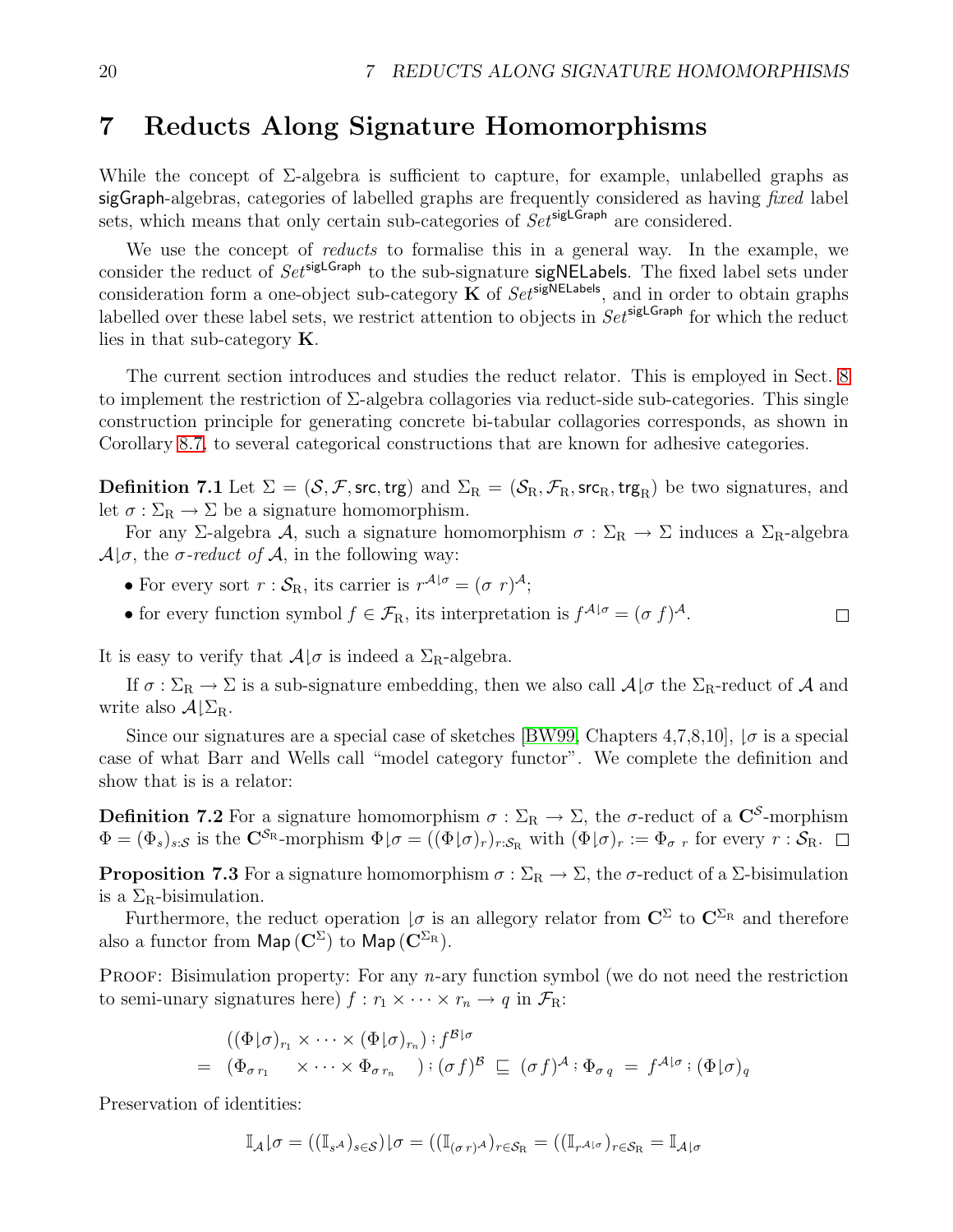Preservation of composition:

$$
\begin{array}{rcl}\n(\Phi \cdot^{\Sigma} \Psi)|\sigma & = & ((\Phi \cdot \Psi)_{\sigma r})_{r \in \mathcal{S}_{R}} = (\Phi_{\sigma r} \cdot \Psi_{\sigma r})_{r \in \mathcal{S}_{R}} \\
 & = & (\Phi_{\sigma r})_{r \in \mathcal{S}_{R}} \cdot (\Psi_{\sigma r})_{r \in \mathcal{S}_{R}} = (\Phi | \sigma) \cdot^{\Sigma_{R}} (\Psi | \sigma)\n\end{array}
$$

Preservation of converse:

$$
\Phi^{\check{}}(\sigma = ((\Phi^{\check{}})_{\sigma r})_{r \in \mathcal{S}_{R}} = ((\Phi_{\sigma r})_{r \in \mathcal{S}_{R}})^{\check{}} = (\Phi | \sigma)^{\check{}}
$$

Preservation of meet:

$$
\begin{array}{rcl}\n(\Phi \sqcap^{\Sigma} \Psi)|\sigma & = & ((\Phi \sqcap \Psi)_{\sigma r})_{r \in \mathcal{S}_{R}} \\
 & = & (\Phi_{\sigma r})_{r \in \mathcal{S}_{R}} \sqcap (\Psi_{\sigma r})_{r \in \mathcal{S}_{R}} \\
 & = & (\Phi_{\sigma r})_{r \in \mathcal{S}_{R}} \sqcap (\Psi_{\sigma r})_{r \in \mathcal{S}_{R}} \\
 & = & (\Phi | \sigma) \sqcap^{\Sigma_{R}} (\Psi | \sigma)\n\end{array} \qquad \qquad \Box
$$

Joins that are defined component-wise are preserved in the same way.

Obviously, the reduct relator is in general not full if  $\sigma$  is not injective on sorts.

<span id="page-20-1"></span>If  $\sigma$  is injective, we can "replace in A its reduct part along a morphism to  $\mathcal{A}|\sigma$ ", which will be useful in the next section:

**Theorem 7.4** If  $\sigma : \Sigma_R \to \Sigma$  is an injective signature homomorphism, then the reduct functor  $\sigma$  is a fibration [\[BW99,](#page-23-12) 12.1].

PROOF: If A is an object in  $\mathbb{C}^{\Sigma}$ ,  $\mathcal{R}$  is an object in  $\mathbb{C}^{\Sigma_{\mathrm{R}}}$ , and  $\phi : \mathcal{R} \to \mathcal{A} \cup \sigma$  is a morphism in  $\mathbf{C}^{\Sigma_{\mathbf{R}}}$ , then we construct an object  $\mathcal{B}$  in  $\mathbf{C}^{\Sigma}$  and a morphism  $\psi : \mathcal{B} \to \mathcal{A}$  as follows:

- For every  $s : S$  outside the range of  $\sigma$ , we let  $s^{\mathcal{B}} := s^{\mathcal{A}}$  and  $\psi_s := \mathbb{I}_{s^{\mathcal{A}}}$ .
- For every  $r : S_{\mathbb{R}}$ , we let  $(\sigma r)^{\mathcal{B}} := r^{\mathcal{R}}$  and  $\psi_{\sigma r} := \phi_r$ .
- For every  $f: \mathcal{F}$  outside the range of  $\sigma$ , we let  $f^B := \psi_{\mathsf{src} f} : f^A : \psi_{\mathsf{tr}}^{\mathsf{tr}}$  $\check{\mathrm{trg}f}$  .
- For every  $g : \mathcal{F}_{R}$ , we let  $(\sigma g)^{\mathcal{B}} := \phi$ , srcg ;  $g^{\mathcal{R}}$  ;  $\phi_{\text{trg}g}$ .

Well-definedness is easily verified. We can now show that  $\psi$  is *cartesian for*  $\psi$  and A:

If  $v : \mathcal{Z} \to \mathcal{A}$  in  $\mathbb{C}^{\Sigma}$  and  $h : \mathcal{Z} \downarrow \sigma \to \mathcal{R}$  such that  $h : \phi = v \downarrow \sigma$ , then  $w : \mathcal{Z} \to \mathcal{B}$  defined by

- for every  $s : \mathcal{S}$  outside the range of  $\sigma$ , let  $w_s := v_s$ ,
- for every  $r : \mathcal{S}_{R}$ , let  $w_{\sigma r} := h_{r}$ ,

obviously satisfies  $w: \psi = v$  and  $w | \sigma = h$ , and obviously is the unique such arrow.  $\Box$ 

### <span id="page-20-0"></span>8 Reduct-Restricted Σ-Algebra Categories

In the following, let  $\sigma : \Sigma_R \to \Sigma$  be an arbitrary but fixed signature homomorphism, and **K** a sub-category of  $\mathbb{C}^{\Sigma_{\rm R}}$ . We will further assume that **K** is contained in the image of  $\mathcal{I}\sigma$  — this restriction is not essential, but frequently allows more concise formulations.

Definition 8.1 The  $\sigma$ , K-restriction of  $\mathbb{C}^{\Sigma}$  contains exactly those objects and morphisms for which the image under  $\sigma$  is in **K**.

We denote this restriction as  $\mathbf{C}^{\sigma|_{\mathbf{K}}}$ .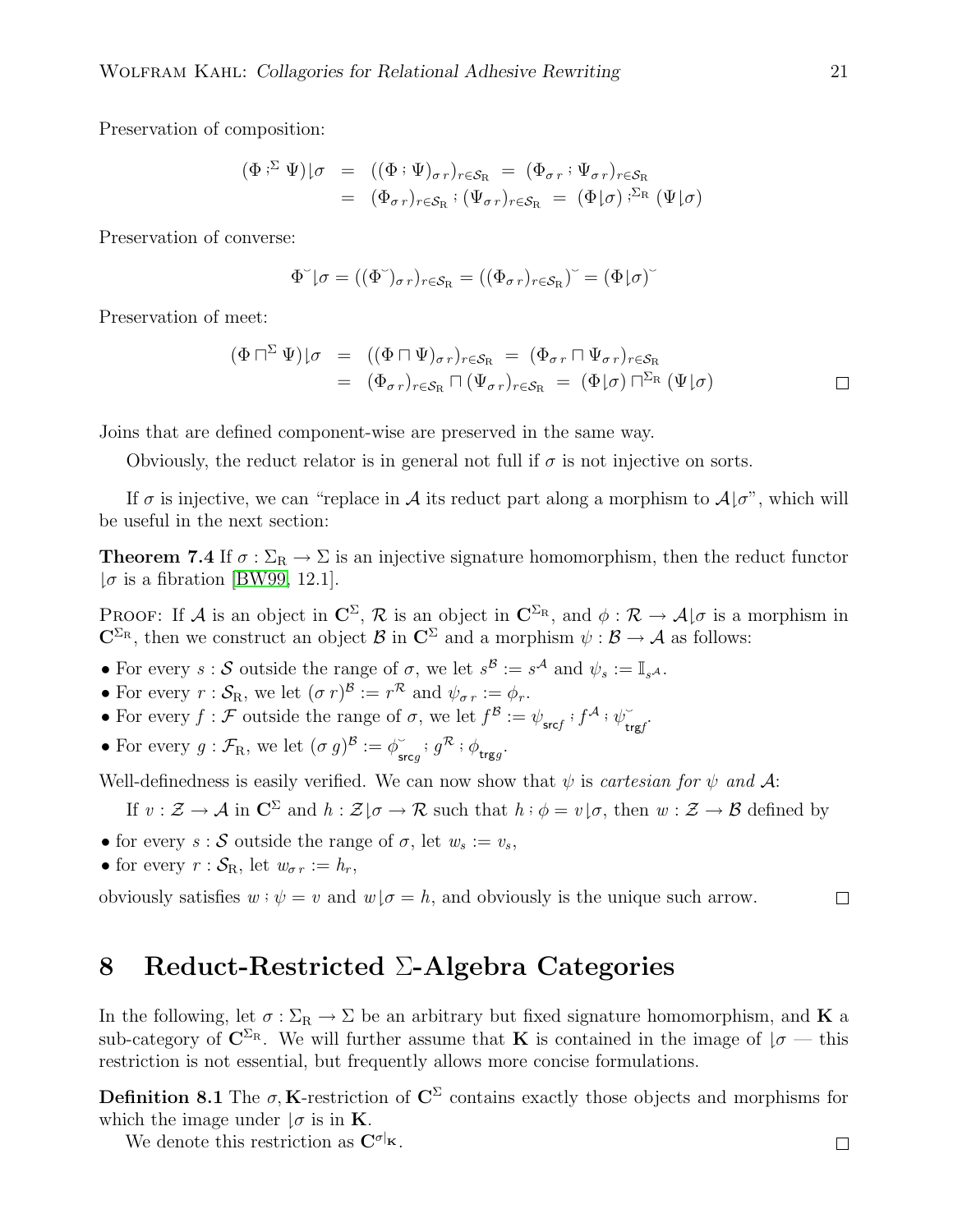Because relators preserve identities and composition, and **K** is a category, the restriction  $\mathbf{C}^{\sigma|\mathbf{k}}$ is a category again.

The technical importance of the assumption on  $\bf{K}$  is that it provides surjectivity on homsets for the reduct relator:

**Proposition 8.2** If K is contained in the image of  $\sigma$ , then the restriction of  $\sigma$  to  $\mathbf{C}^{\sigma|_{\mathbf{K}}}$  is a full relator.  $\Box$ 

If  $\sigma$  is a sub-signature embedding, we also write  $\mathbb{C}^{\Sigma_{\mathbf{k}}}$  instead of  $\mathbb{C}^{\sigma_{\mathbf{k}}}$ . If, in addition, the restriction category K contains only one object  $\mathcal L$  and its identity, we also write  $\mathbf{C}^{\Sigma}|\mathcal L$ .

This latter case covers in particular the situation where  $\Sigma_R$  contains only label sorts and  $\mathcal L$ fixes the label interpretations, producing for example a category of labelled graphs with fixed label sets.

Note that every one-object-one-morphism category has all limits and colimits and is not only an allegory, but even a (trivial) relation algebra, and also a bi-tabular collagory. This therefore provides an important special case for many of the properties in the remainder of this paper.

**Proposition 8.3** If **K** is a sub-allegory of  $C^{\Sigma_R}$ , then  $C^{\sigma|_K}$  is an allegory.

PROOF: Assume that  $\Phi | \sigma$  and  $\Psi | \sigma$  are in **K**. Since **K** is closed under converse and meets,  $\Phi^{\sim}|\sigma = (\Phi|\sigma)^{\sim}$  and  $(\Phi \sqcap \Psi)|\sigma = (\Phi|\sigma) \sqcap (\Psi|\sigma)$  are in **K**, too.

Therefore,  $C^{\sigma|_K}$  is closed under converse and meets, too, and therefore is a sub-allegory of  $\mathbf{C}^{\Sigma}$ .  $\Box$ 

**Proposition 8.4** For semi-unary  $\Sigma$ , if **K** is a sub-collagory of  $\mathbb{C}^{\Sigma_{\mathrm{R}}}$ , then  $\mathbb{C}^{\sigma|_{\mathbf{K}}}$  is a collagory.

PROOF: Assume that  $\Phi | \sigma$  and  $\Psi | \sigma$  are in **K**. With Lemma [6.5](#page-16-1) and since **K** is closed under joins, the join  $(\Phi \sqcup^{\Sigma} \Psi)|\sigma = (\Phi | \sigma) \sqcup^{\Sigma_{R}} (\Psi | \sigma)$  is in **K**, too.

So  $C^{\sigma|_K}$  is closed under joins, too, and therefore is a sub-collagory of  $C^{\Sigma}$ .  $\Box$ 

This join preservation works in particular in the case where  $\bf{K}$  is a one-object-one-morphism category, since in that case, non-empty joins in **K** are still inherited (trivially) from  $\mathbf{C}^{\Sigma_{\mathrm{R}}}$ .

Empty joins, i.e., least morphisms, however, are generally not inherited in the one-objectone-morphism category, since identity morphisms are rarely least morphisms in  $\mathbb{C}^{\Sigma_{\mathbb{R}}}$ . Therefore the zero law does in general not hold in  $\mathbf{C}^{\sigma|_{\mathbf{K}}}$ . A simple example for this arises in  $Set^{signonited|_{\{\bullet\}}},$ i.e., the allegory of relational homomorphisms between pointed sets: The presence of the point induces exactly the same counterexamples as the presence of a zero-ary function symbol, for example if  $\mathsf{O}^{\mathcal{A}} = \{0,1\}$ , and the point (respectively the value of the constant) in  $\mathcal{A}$  is 1, then  $\perp_{\Omega^A \Omega^A} = \{(1,1)\}\$ is a non-trivial closure of the non-inherited least element of **K**, and with  $R := \{(0,1), (1,1)\}\$  we have  $R : \perp \!\!\!\! \perp = R \neq \perp \!\!\!\! \perp$ .

Since the reduct relator  $\sigma$  distributes over all relevant operations, it also preserves tabulations and co-tabulations, i.e.:

• If the span  $\mathcal{B} \stackrel{P}{\leftarrow} \mathcal{A} \stackrel{Q}{\longrightarrow} \mathcal{C}$  is a tabulation for the morphism  $V : \mathcal{B} \to \mathcal{C}$  in  $\mathbb{C}^{\Sigma}$ , then the span  $\mathcal{B}|\sigma \stackrel{P|\sigma}{\longleftarrow} \mathcal{A}|\sigma \stackrel{Q|\sigma}{\longleftarrow} \mathcal{C}|\sigma$  is a tabulation for  $(V|\sigma):\mathcal{B}|\sigma \rightarrow \mathcal{C}|\sigma$  in  $\mathbb{C}^{\Sigma_{\mathrm{R}}}.$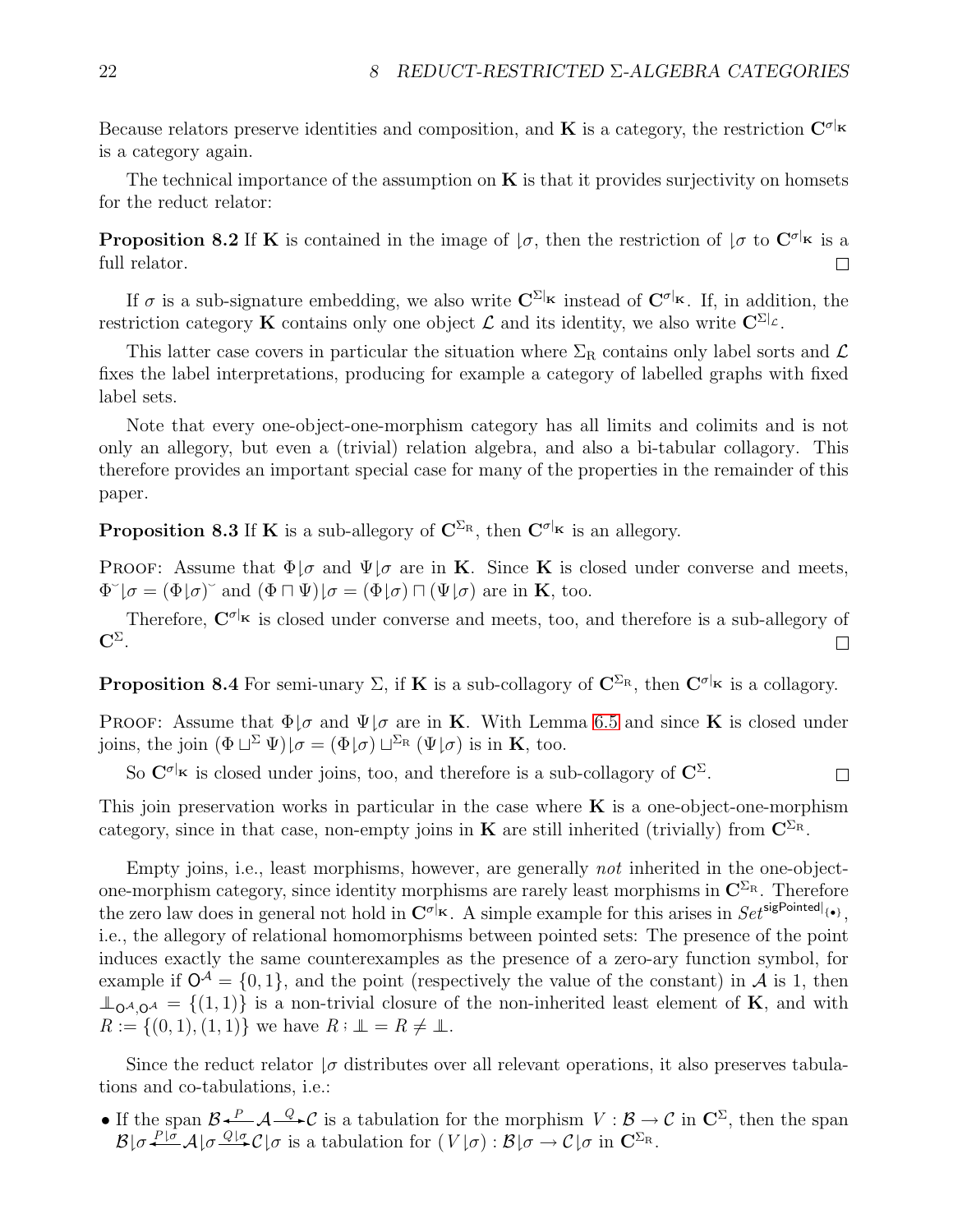• If the co-span  $\mathcal{B}\longrightarrow\mathcal{D}\longrightarrow\mathcal{C}$  is a co-tabulation for the difunctional morphism  $W:\mathcal{B}\to\mathcal{C}$ in  $\mathbb{C}^{\Sigma}$ , then the co-span  $\mathcal{B}|\sigma \stackrel{R|\sigma}{\longrightarrow} \mathcal{D}|\sigma \stackrel{S|\sigma}{\longrightarrow} C|\sigma$  is a co-tabulation for  $(W|\sigma) : \mathcal{B}|\sigma \to \mathcal{C}|\sigma$  in  $\mathbf{C}^{\Sigma_{\mathrm{R}}}.$ 

**Theorem 8.5** For semi-unary  $\Sigma$ , if  $\sigma : \Sigma_R \to \Sigma$  is injective, **K** is a sub-collagory of  $\mathbb{C}^{\Sigma_R}$ , the morphism  $V : \mathcal{B} \to \mathcal{C}$  has a tabulation  $\mathcal{B} \leftarrow \mathcal{A} \leftarrow \mathcal{C}$  in  $\mathbb{C}^{\Sigma}$ , and  $V | \sigma$  has a tabulation  $\mathcal{B}|\sigma \stackrel{P_0}{\leftarrow} \mathcal{A}_0 \stackrel{Q_0}{\leftarrow} \mathcal{C}|\sigma$  in **K**, then *V* also has a tabulation in  $\mathbf{C}^{\sigma|\mathbf{k}}$ .

PROOF: Since tabulations in  $\mathbb{C}^{\Sigma_{\mathrm{R}}}$  are unique up to isomorphism, there must be an isomorphism  $\phi: \mathcal{A}_0 \to \mathcal{A} \mid \sigma$ . According to Theorem [7.4,](#page-20-1) we obtain a cartesian morphism  $\psi: \mathcal{A}_1 \to \mathcal{A}$  for  $\phi$  $\beta \leftrightarrow \alpha_0$   $\rightarrow \alpha_1 \rightarrow \alpha$  for the set of the set of the set of the set of and  $\beta \leftrightarrow \beta_1 \rightarrow \beta_2$  and  $\beta$ , and since this is also an isomorphism,  $\beta \leftrightarrow \beta_1 \rightarrow \beta_2$  is a tabulation for V in  $C^{\sigma|_{\mathbf{k}}}$ .

The corresponding statement for co-tabulations is shown in the same way, so we obtain as result:

**Theorem 8.6** For semi-unary  $\Sigma$  and an injective signature homomorphism  $\sigma : \Sigma_R \to \Sigma$ , if C is a bi-tabular collagory and if K is bi-tabular sub-collagory of  $\mathbf{C}^{\Sigma_{\mathbf{R}}}$ , then  $\mathbf{C}^{\sigma|_{\mathbf{K}}}$  is a bi-tabular collagory, too.  $\Box$ 

This includes all the systematically constructed examples for adhesive categories provided by Lack and Sobocinski [\[LS04\]](#page-23-5), in particular the following uses of a one-object-one-morphism collagory  $\mathbf{K}$ :

<span id="page-22-1"></span>Corollary 8.7 If C is a bi-tabular collagory, then the following are bi-tabular collagories, too:

- $\mathbf{C}^{\text{sigPointed}|_{\mathcal{C}}}$  for any object  $\mathcal{C}$  (conflating  $\mathcal{C}$  in  $\mathbf{C}$  with the sigPoint-algebra that assigns  $\mathcal{C}$  to the sort P) — this is equivalent to the co-slice category  $\mathcal{C}/\mathbf{C}$ ,
- $\mathbf{C}^{\text{sigTypedl}}c$  for any object this is equivalent to the slice category  $\mathbf{C}/\mathcal{C}$ ,
- node- and edge-labelled graphs considered as sigLGraph-algebras with fixed node and edge label sets.  $\Box$

# <span id="page-22-0"></span>9 Conclusion

We have streamlined the axiomatic basis of the relation-algebraic approach to graph structure transformation by introducing collagories, which, in comparison to earlier approaches, remove consideration of the zero-law and, to a certain extent, of difunctional closure defined via the Kleene star. We showed that the concepts of tabulation and co-tabulation, which are essential for the relation-algebraic rewriting approach, can be formalised in collagories, and that the category of mappings in a bi-tabular collagory forms an adhesive category, thus establishing a powerful connection to the categorical approach to graph structure transformation. We showed that all the important examples of adhesive categories can also be obtained as special cases of powerful collagory constructions; future work will investigate whether (respectively when) the category of relations [\[FS90,](#page-23-7) 1.412] in an adhesive category forms a collagory. Another interesting goal would be to identify a nicer collagory-level formulation of the van Kampen property, and establish connections with the characterisation as bicolimits in the bicategory of spans given by Heindel and Sobocinski [\[HS09\]](#page-23-13).

Further investigations will explore different variations of adhesive categories in a collagory setting, including the quasiadhesive categories of [\[LS05\]](#page-23-10), and their applications.